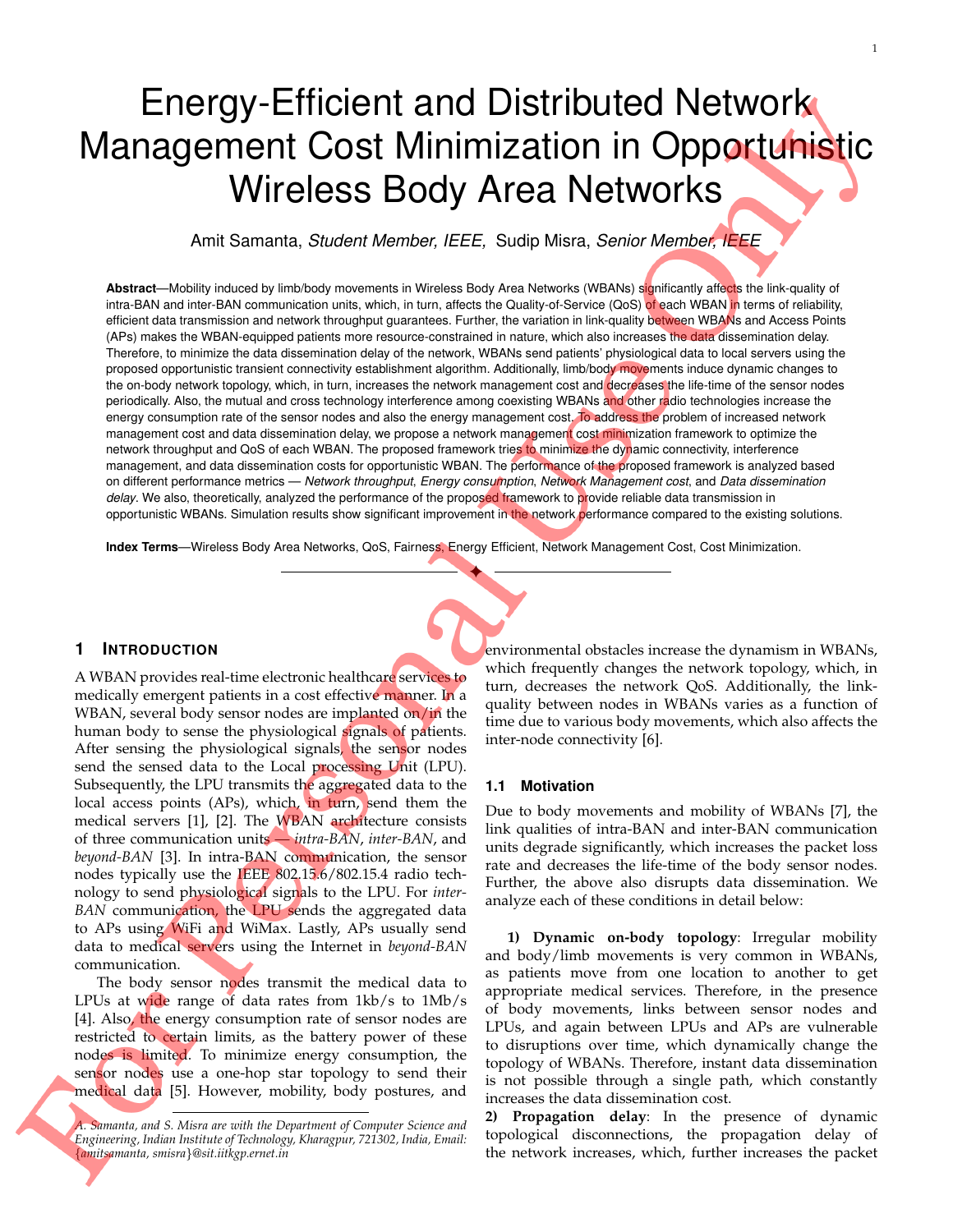re-transmission cost, which is not desirable for delaysensitive medical data.

**3) Network management cost**: Network management cost depends on the dynamic connectivity establishment, data dissemination, QoS-assurance, and interference management costs. However, due to dynamic topological disconnections and mutual and cross technology interference among WBANs, the overall network management cost increases.

**4) Packet delivery ratio**: Packet delivery distribution may be non-uniform due to irregular movements of heterogeneous WBANs and the corresponding patients' medical requirements. Therefore, data dissemination is not guaranteed from a source to the destination. Thus, improvement in packet delivery ratio is very important for opportunistic WBANs.

Therefore, we need a network management cost minimization framework to provide reliable and cost effective service to WBANs.

#### **1.2 Contributions**

The on-body sensor nodes are energy- and resourceconstrained in nature. Therefore, mobility of WBANs constantly decreases the resource pool of the body sensor nodes, as the variation in the link-qualities between LPUs and APs are temporal in nature. Hence, the limitation in resource pool of body sensor nodes affects the data transmission rate of WBANs and also deceases their life-time. Additionally, body/limb movements dynamically change the on-body topologies of intra-BAN communication units, which increases the network management cost of WBANs. Therefore, to optimize the network management cost and energyefficiency of WBANs, we proposed a novel framework to increase the overall network performance. The specific contributions of this work are presented as follows:

- This work proposes a novel network management cost minimization framework for dynamic connectivity and data dissemination in the intra-BAN and inter-BAN communication units of WBANs to optimize the network throughput and effective network management cost.
- We consider the effects of irregular body movements for WBANs in different positions such as walking, running, sleeping, and sitting.
- We study the behavior of WBANs for data transmission in intra-BAN and inter-BAN communication units. Also, we implement an algorithm to minimize the network management cost for data dissemination in opportunistic WBANs.
- The numerical results of this study demonstrate that the proposed algorithm can converge to the optimum and remarkably reduced the data dissemination delay and total energy consumption, compared to the algorithm without concurrent opportunistic data gathering and power control.
- We present theoretical analysis and extensive simulation results to verify the convergence of the proposed algorithm and demonstrate that the proposed algorithm can achieve lower network management cost

compared to the opportunistic data dissemination process.

We considered the above as contributions of this work, as there is no similar holistic framework which exhibits the features of the study mentioned above.

#### **1.3 Paper Organization**

The manuscript is organized as follows. In Section II, we discuss the existing works on opportunistic WBANs and the corresponding energy consumption techniques. Section III describes the problem statement and system model. In Section IV, we formulate opportunistic data dissemination using a price-based approach. Section V presents the optimization of network management cost. Section VI presents the results of simulation. Section VII concludes the work.

# **2 RELATED WORK**

Energy efficiency and network management cost minimization are two issues of primary concern in opportunistic WBANs, which are required to provide reliable and costeffective healthcare services to the critical patients. Therefore, several research works targeted to address these issues. We review some of the relevant existing works, which motivate us to specifically address these issues.

#### **2.1 Opportunistic Communication in WBANs**

Due to unpredictable RF attenuation and human postural changes, the on-body topology of WBANs change significantly, thereby decreasing the overall performance of the network. To maintain the on-body topology of WBANs, Quwaider *et al.* [8] proposed a store-and-forward packet routing algorithm, which uses stochastic link cost formulation for capturing multi-scale topological localities of WBANs. Consequently, Sipal *et al.* [9] investigate the propagation properties of WBANs for three different locations of LPUs — head, foot, and waist. The existing channels between the LPUs and sensor nodes are evaluated for frequencies 5 and 7 GHz, as the location of the LPU has impact on the link-quality of the intra-BAN and inter-BAN communication units. In a link failure situation, interference and inefficient routing can make a WBAN unreliable, which is a major concern in WBANs. Therefore, Abbasi *et al.* [10] proposed an opportunistic routing protocol to overcome the reliability problem. Additionally, Abbasi *et al.* [11] proposed an opportunistic routing protocol to improve the reliability of WBANs using multi-hop opportunistic relay nodes in the presence of body shadowing, environmental interference, and other communicating factors. To investigate the reliability of WBANs, two different path models — Lognormal-path loss model and IEEE 802.15.6 Channel Model used by the authors, in which opportunistic routing with IEEE 802.15.6 provides more reliability to WBANs. Consequently, Dong *et al.* [12] proposed a two-hop communication scheme with opportunistic relaying in WBANs to mitigate interference from coexisting WBANs.

Abbasi *et al.* [13] proposed a cross-layer opportunistic MAC/routing (COMR) protocol, by using a timer-based approach to increase the reliability of WBANs. The value of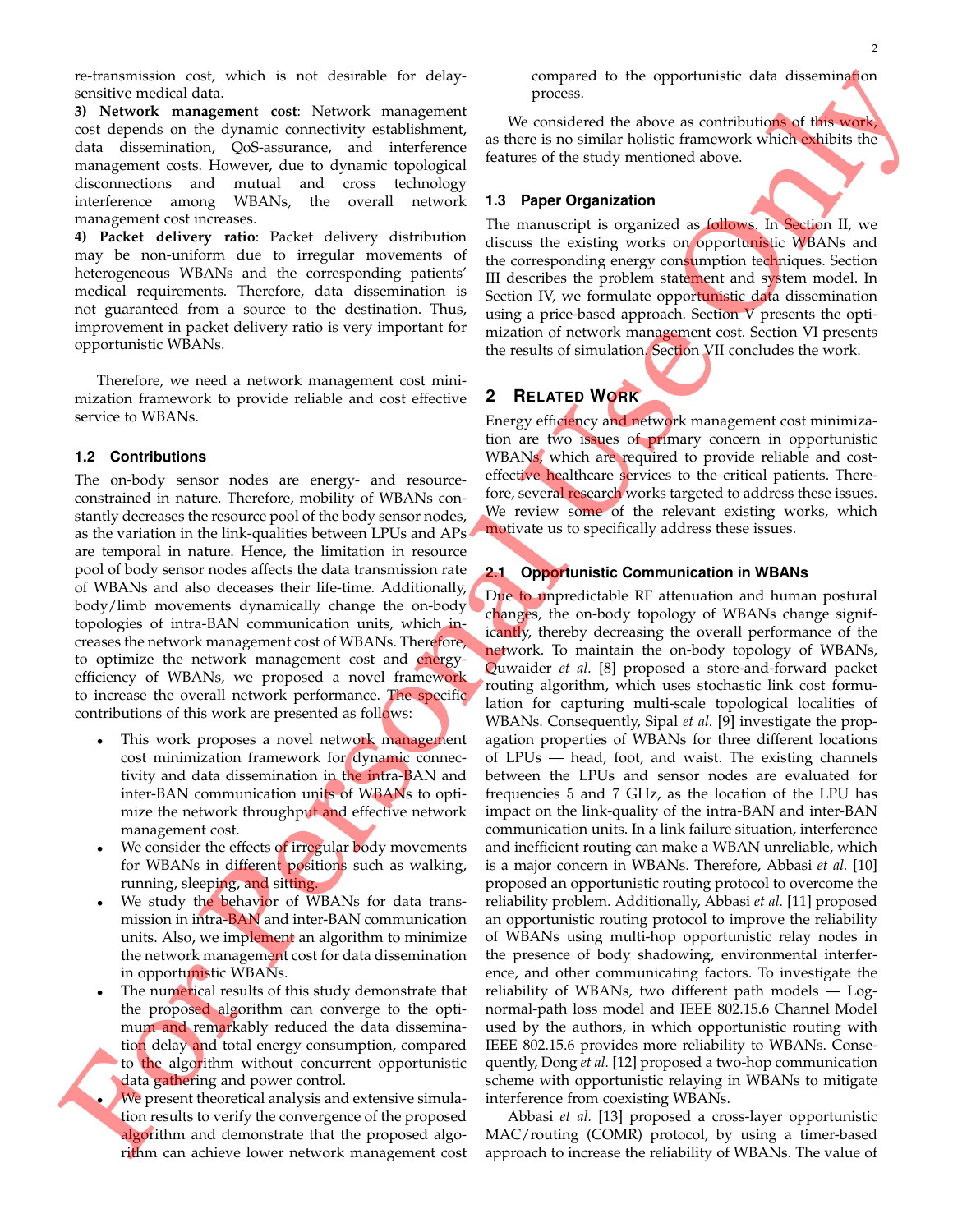this timer depends on RSSI and residual energy of sensor nodes. The relay node is selected with highest residual energy and minimal distance. Consequently, Hong *et al.* [14], proposed a scheme for joint sleep and opportunistic transmission in WBANs to minimize the power consumption of sensor nodes. The authors developed an energy-efficient scheduling scheme to prolong the life-time of sensor nodes in a WBAN. Similarly, Samanta *et al.* [15], [16] proposed a link-quality-aware resource allocation cum load balancing scheme for node in WBANs. In this method, the authors has used two sub problems — *link-quality measurement* and *dynamic resource allocation* in WBANs. WBANs offer a prominent role to improve the Quality of Life (QoI) of patients. Therefore, to provide QoI to each WBAN, Elias *at al.* [17] proposed an energy-aware optimal design of energy efficient and cost-effective WBANs. Though this approach has proposed a cost-effective model, the authors did not consider the effect of dynamic connectivity and opportunistic data dissemination in WBANs.

#### **2.2 Energy Consumption Techniques**

Yi *et al.* proposed an incentive-compatible system for delaysensitive data packet scheduling for beyond-BAN communication in WBANs [18]. Similarly, Kim *et al.* proposed an adaptive load control algorithm for ZigBee-based WBAN [19]. Ullah *at al.* proposed a MAC protocol for RFID-enabled WBANs [20]. Additionally, Javaid *et al.* proposed a reliable and power-efficient routing protocol capable of yielding high throughput [21]. On the other hand, Sandhu *et al.* proposed a mobility model for the movement of WBANs based on different posture postures such as standing, sitting, and laying [22]. Also, Ahmed *et al.* proposed Link-Aware and Energy Efficient (LAEEBA) and Cooperative Link-Aware and Energy Efficient (CoLAEEBA) routing protocols for WBANs [23].

Energy-efficient and reliable communication are important requirement of WBANs, as they carry sensitive medical data. Therefore, due to shadowing and fading effects in the networks, the energy consumption rate of sensor nodes increases, and also the reliability in data transmission decreases, periodically. Thus, to increase the energy efficiency and reliability in data transmission, Yousaf *et al.* proposed a new three-stage cooperative relaying scheme for WBANs [24]. Consequently, as body sensor nodes produce medical data at a variable rate, their corresponding traffic pattern is uncertain in nature. Therefore, Andreagiovanni *et al.* proposed a robust model for joint optimization of energy efficiency and data rate in WBANs under traffic uncertainty [25].

Shiwei *et al.* proposed a priority-aware scheduling scheme for used by a WBAN in the presence of multiple coexisting WBANs [26]. To maximize the network throughput of WBANs, a nonlinear optimization problem is formulated, while considering the priorities among WBANs. Energy harvesting is one of the promising ways to charge the body sensor nodes in WBANs. Ibarra *et al.* proposed a joint power and QoS control scheme to provide optimal use of energy and achieve the best possible QoS in WBANs [27]. Similarly, Seyedi *at al.* developed different energy efficient data transmission strategies for WBANs

[28]. In order to provide energy-efficient data transmission, the tradeoff between energy consumption and packet error probability is embedded into the sensor nodes. Also, Seyedi *et al.* proposed a Markov-chain based analytical model for an energy harvesting node in WBANs [29], in which the probability of event loss is analyzed to identify the energy run-out situation of body sensor nodes. However, the proposed scheme provides significant improvement in terms of energy efficiency for energy harvesting nodes. On the other hand, Ren *et al.* proposed a framework which assures higher network throughput for coexisting WBANs [30].

*Synthesis*: None of the existing pieces of literature considers the effects of body movements and mobility of WBANs, to optimize the network management cost for dynamic connectivity and data dissemination in opportunistic WBANs. As link-quality affects the energy consumption of sensor nodes and the network management cost, we need a network management cost optimization technique for dynamic connectivity management and data dissemination in WBANs. This work contradicts from all preceding works by addressing the following specific requirements of electronic healthcare applications.

- The proposed architecture focuses on the energyefficient network management cost optimization problem in the presence of dynamic topological disconnections, which occurs due to body/limb movements of WBANs in a critical emergency situation.
	- The criticality index of WBANs is considered to model the network management cost optimization problem, while considering the QoS, in terms of packet transmission delay and bandwidth requirement.
	- To quantify the quality-of-service of WBANs, a joint analysis of energy-efficiency and distributed optimal network management cost optimization technique is designed.



Table 1: Table of Notations

To the best of our knowledge, in WBANs, this work is one of the preliminary efforts to address the problem of network management cost minimization for dynamic connectivity and data dissemination in WBANs. There exists some works on network management, however they are mostly implemented for Cellular Networks (CN) and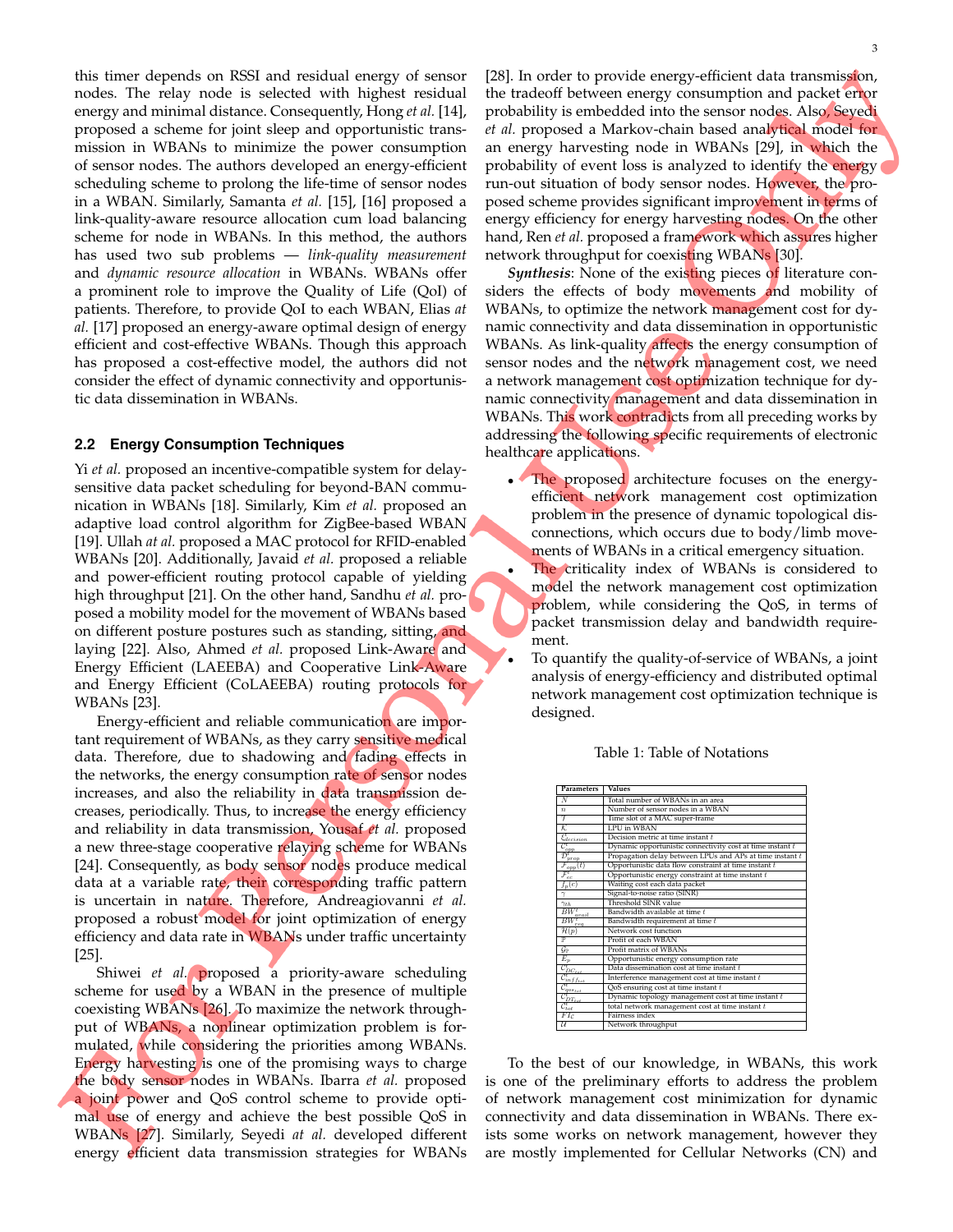Wireless Sensor Networks (WSNs) [31], [32], which are not staidly usable for the monitoring of physiological signals of WBAN-equipped patients, as in a WBAN, the aggregated medical information of patients need to be send without introducing much delay in process of data transmission for the early detection of diseases. In the recent past, though some of works focused on opportunistic data transmission in WBANs, but the existing works did not consider the problem of network management cost in the presence of dynamic topological disconnections and opportunistic data dissemination.



Figure 1: Opportunistic communication in WBANs

### **3 SYSTEM MODEL**

In a hospital environment, N number of WBANs,  $\beta$  ${B_1, B_2, \cdots, B_N}$ , are present in an area in order to get medical services in a medical emergency situation, as shown in Figure 1. Each WBAN consists of  $n$  number of body sensor nodes,  $B = \{b_1, b_2, \dots, b_n\}$ , which are placed onbody to sense the physiological parameters of patients. The basic elements of the proposed architecture are shown as follows:

- $\mathcal{B} = \{B_1, B_2, \cdots, B_N\}$ , denotes a set of WBANs present in an area.
- $A = \{A_1, A_2, \dots, A_M\}$ , denotes a set of APs present in an area to transmit the medical data to the medical servers.
- $E_{res}^i = 0.5$  J is the residual energy of  $i^{th}$  WBAN.
- $BW_{req}$  and  $BW_{avail}$  denote the required and available bandwidth of WBANs .
- $\cdot$   $\mathcal{C}_{tot}^{t}$  denotes the total network management cost of WBANs at time t.
- $\mathcal{C}_{intra}$  and  $\mathcal{C}_{inter}$  are the intra-BAN and inter-BAN network cost of WBANs.

The formulated network management cost minimization **problem**, initially designs to report, first, where and how the sensor nodes communicate with LPU, and, then, how LPUs communicate with APs in the presence dynamic topological disconnections and coexisting interference among themselves. To solve the problem, we used a pricing-based approach [31] to optimize the network management cost for opportunistic WBANs. Concurrently, we have also taken into consideration, the behaviors of WBANs (i.e., critical and normal condition) to provide reliable services.

# **4 OPPORTUNISTIC DATA DISSEMINATION: A PRICE-BASED APPROACH**

In this Section, first, we theoretically establish the requirement of opportunistic data dissemination in WBANs. We, then, discuss the data dissemination technique of WBANs using the price-based approach [31]. To understand the proposed architecture, some definitions are described as follows:

**Definition 1.** *The intra-BAN link cost is defined as the communication cost for radio-link between the sensor nodes and LPUs, which is mathematically defined as:*

$$
\frac{\text{intra}}{\text{x}_{ij}} = \sum_{i \in n} \sum_{j \in \mathcal{K}} \mathcal{C}_{x_{ij}}^t x_{ij}^{\text{intra}}, \forall t \in \mathcal{T} \tag{1}
$$

where  $\mathcal{C}_{x_{ij}}^t$  is the unit cost of intra-BAN link at time  $t$  and  $x_{ij}$ *denotes the intra-BAN link, which is mathematically given as:*

 $\mathcal{C}_{0}^{0}$ 

$$
x_{ij}^{intra} = \begin{cases} 1, & b_i \text{ is connected to } L_j \\ 0, & Otherwise \end{cases}
$$
 (2)

**Definition 2.** *The inter-BAN link cost is defined as the communication cost for radio-link between the LPUs and APs, which is mathematically defined as:*

$$
\mathcal{C}_{\mathcal{X}_{ij}}^{inter} = \sum_{i \in N} \sum_{j \in M} \mathcal{C}_{\mathcal{X}_{ij}}^{t} \mathcal{X}_{ij}^{inter}, \forall t \in \mathcal{T}
$$
 (3)

where  $\mathcal{C}^t_{\mathcal{X}_{ij}}$  is the unit cost of inter-BAN link at time  $t$  and  $\mathcal{X}_{ij}$ *denotes the inter-BAN link, which is mathematically expressed as:*

$$
\mathcal{X}_{ij}^{inter} = \begin{cases} 1, & L_i \text{ is connected to } A_j \\ 0, & Otherwise \end{cases} \tag{4}
$$

**Definition 3.** *The effective distance between an LPU and an AP is mathematically expressed as:*

$$
d_{ij} = \frac{|L(i) - A(j)|^2 + |L(i) - A(j)|^2}{\sqrt{(L(i) - A(j))^2 + (L(i) - A(j))^2}}
$$
(5)

*where*  $L(i, j)$  and  $A(i, j)$  denote the coordination of LPUs and *APs, respectively.*

**Definition 4.** *The propagation delay between an LPU,* L<sup>i</sup> *,* and an  $AP$ ,  $A_i$ , for opportunistic connectivity is mathematically *expressed as [32]:*

$$
\mathcal{D}_{prop}^t = \bigg(\sum_{i \in N} \sum_{j \in M} \frac{\mathbb{P}_{ij}^t}{\delta C} + \frac{d_{ij}}{c}\bigg), \forall t \in \mathcal{T} \tag{6}
$$

*where* C *and* δ *denote the channel capacity and channel overhead,* respectively.  $\mathbb{P}^t_{ij}$  is the number of packets transmitted over channel (i, j) *and* c *denotes the propagation speed of light.*

**Definition 5.** *The decision metric is designed to identify the opportunistic connectivity for intra-BAN and inter-BAN com-*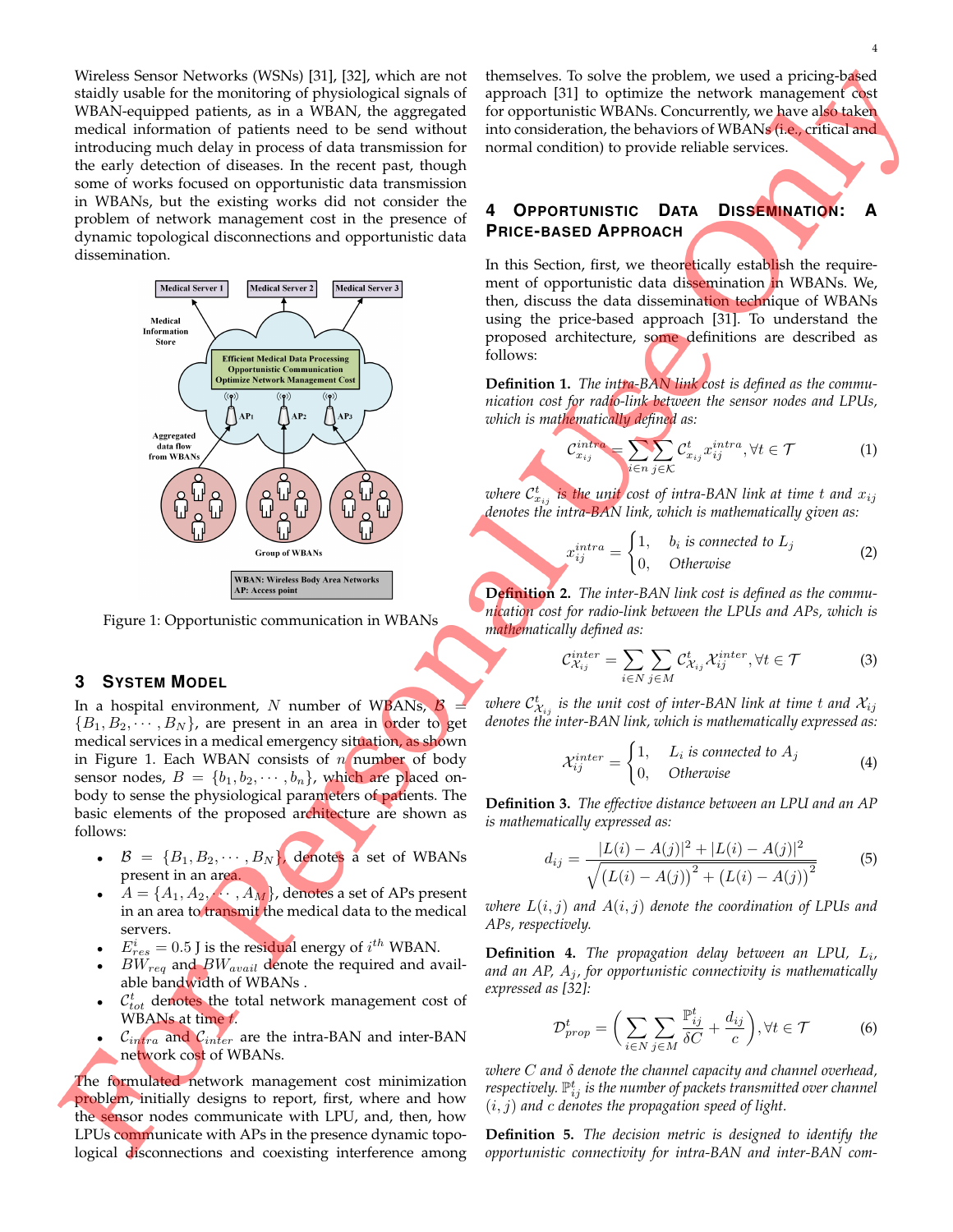*munication units, depending on the link-quality and propagation delay at time* t*. It is mathematically expressed as:*

$$
\xi_{decision}^t = \left(\alpha \frac{\mathcal{D}_{prop}^t}{\mathcal{D}_{prop}^{max}} + \varsigma \frac{\mathcal{C}_{x_{ij}}^{Intra} + \mathcal{C}_{\mathcal{X}_{ij}}^{Inter}}{\mathcal{C}_{tot}^{th}}\right) \tag{7}
$$

where  $\alpha$  and  $\varsigma$  are the scaling factors, and  $\mathcal{C}^{th}_{tot}$  the total link cost *of the intra-BAN and inter-BAN communication processes.*

#### **4.1 Requirements of Opportunistic Data Dissemination**

In the presence of poor link-quality, a WBAN always attempts to send its critical data as fast as possible for early detection of diseases. Therefore, to send critical data in a link-failure situation, WBANs need to establish opportunistic connectivity with available APs and send the data opportunistically to the APs. However, in this Section, we mathematically establish the requirement of opportunistic connectivity between WBANs and APs.

**Theorem 1.** *If a WBAN moves from one place to another, then the decision metric becomes less than the threshold decision metric, which necessitates opportunistic connectivity between LPUs and APs. Mathematically,*

$$
\xi_{decision_{\mathcal{L}_j}}^t < \xi_{decision}^{th} \tag{8}
$$

*Proof.* Suppose a WBAN,  $B_i$ , moves from one place,  $\mathcal{L}_{\S_i}$  to another,  $\mathcal{L}_{\dagger j}$ , to get medical treatment. Then, the distance between a LPU and an AP increases, which significantly increases the propagation delay of the network and cost of communication between the LPU and the AP. Mathematically,

$$
\mathcal{D}_{prop_{\mathcal{L}_{\tau_j}}}^t \gg \mathcal{D}_{prop_{\mathcal{L}_{\S_i}}}^t, \mathcal{C}_{x_{ij_{\mathcal{L}_{\tau_j}}}^{intra}} \gg \mathcal{C}_{x_{ij_{\mathcal{L}_{\S_i}}}^{intra}}
$$
\n
$$
\mathcal{C}_{x_{ij_{\mathcal{L}_{\tau_j}}}^{inter}}^{inter} \gg \mathcal{C}_{x_{ij_{\mathcal{L}_{\S_i}}}^{inter}}
$$
\n
$$
(9)
$$

Also, intra-BAN communication cost also increases due to body movements. Now, the reformed decision metric is less than the threshold decision value  $\xi_{decision}^{th}$ . Mathematically,

$$
\xi_{decision_{\mathcal{L}_{\dagger_{j}}}}^{t} = \left(\alpha \frac{\mathcal{D}_{prop_{\mathcal{L}_{\dagger_{j}}}}^{t}}{\mathcal{D}_{prop}^{max}} + \varsigma \frac{\mathcal{C}_{x_{ij_{\mathcal{L}_{\dagger_{j}}}}}}^{\text{intra}} + \mathcal{C}_{\mathcal{X}_{ij_{\mathcal{L}_{\dagger_{j}}}}}}^{\text{intra}}\right) << \xi_{decision}^{th} \tag{10}
$$

The threshold decision is calculated,  $\xi_{decision}^{th}$  =  $\frac{d_{\text{decision}} + \xi_{\text{decision}}^{min}}{2}$ , where  $\xi_{\text{decision}}^{max}$  and  $\xi_{\text{decision}}^{max}$  are defined as  $\frac{\xi_{deci}^{max}}{\xi_{deci}}$ the maximum and minimum decision values, respectively. Hence, the proof concludes.  $\Box$ 

#### **4.2 Opportunistic Connectivity for Data Dissemination**

In this Subsection, we discuss the price-based approach [31] used for opportunistic data dissemination in WBANs. In a link-failure situation, WBANs need to find an appropriate opportunistic connection to minimize the data dissemination delay and deliver medical data as soon as possible. Now, the dynamic opportunistic connectivity cost is mathematically expressed as:

$$
\mathcal{C}_{opp}^t = \sum_{i=1}^N \sum_{j=1}^M \mathcal{C}_{ij}^{opp^t} \left( f_1 \frac{\gamma}{\gamma_{th}} + f_2 \frac{BW_{req}}{BW_{tot}} \right) \tag{11}
$$

where  $\mathcal{C}_{ij}^{opp^t}$  denotes the new opportunistic link establishment cost,  $BW_{req}$  and  $BW_{tot}$  denote the bandwidth requirement of WBANs and the total available bandwidth. Therefore, based on the value of  $C_{opp}^t$ , each WBAN finds a dynamic opportunistic connection in the presence of linkquality variation and topological disconnections. WBANs always attempt to maximize their profit by finding an optimal connection. Therefore, an optimal opportunistic dynamic connection is established using the price-based approach [31]. Mathematically,

$$
\mathcal{C}_{OC_{tot}}^t = \sum_{i=1}^N \sum_{j=1}^M \Gamma_{ij} \left[ 1 + \frac{\beta_{ij}^t}{\beta_{max}} (\mathcal{C}_{opp}^t - \mathcal{C}_{opp_{th}}^t) \right]
$$
(12)

where  $\Gamma_{ij}$  denotes the scaling factor, and  $\frac{\beta_{ij}^t}{\beta_{max}}$  the temporal link-quality factor betw<mark>een senso</mark>r nodes and LPUs. The optimization problem for optimal opportunistic connection establishment is defined as:

Minimize 
$$
\sum_{t \in \mathcal{T}} C_{OC}^t = \left[ \sum_{t \in \mathcal{T}} \sum_{i=1}^N \sum_{j=1}^M \delta_{ij} + \sum_{t \in \mathcal{T}} \sum_{i=1}^N \sum_{j=1}^M \delta_{ij} \frac{\beta_N^t}{\beta_{max}} (C_{opp}^t - C_{opp_{th}}^t) \right]
$$
\n(13)

subject to 
$$
\gamma_{th} \leq \gamma, \gamma = \frac{P_{tx}}{P_{tx} + P_{no} + \sum_{h \in N} P_{inf}^k}
$$
 (14)

$$
\mathcal{C}_{OC}^t \ge \mathcal{C}_{OC_{th}}^t, t \in \{t_1, t_2, \cdots, t_t\}
$$
\n
$$
\beta^t \ge \beta \qquad t \in \{t_1, t_2, \cdots, t_t\} \qquad (15)
$$

$$
\beta_{ij}^t \ge \beta_{max}, t \in \{t_1, t_2, \cdots, t_t\}, n \in N \quad (16)
$$

$$
\Gamma_{ij} \ge \Gamma^{th}, i \in N, j \in M \tag{17}
$$

$$
\sum_{t \in \mathcal{T}} \bigg( \sum_{i=1}^{N} \sum_{j=1}^{M} \mathcal{C}_{opp}^{t} \leq \mathcal{C}_{opp_{th}}^{t} \bigg) \tag{18}
$$

$$
\mathcal{D}_{prop_{\mathcal{L}_j}}^t \le \mathcal{D}_{prop}^{max}, j \in M, t \in \mathcal{T}
$$
 (19)

#### **4.3 Opportunistic Energy Constraint**

**Definition 6.** *The opportunistic data flow constraint is defined as the total aggregated data for both ongoing and incoming opportunistic flows from a sensor for a specific time period* T *.*

$$
\mathcal{F}_{opp}(t) = \sum_{i=1}^{N} \sum_{j=1}^{M} f_{ij}(t) + R_{ij}^{a}(t)
$$
 (20)

where  $f_{ij}(t)$  and  $R_{ij}^a(t)$  denote the incoming traffic flow and data *flow from sensor nodes, respectively.*

**Definition 7.** *The opportunistic energy constraint is defined as the total aggregated energy consumption rate for both ongoing and incoming opportunistic data flow form a sensor for a specific time period* T *.*

$$
\mathcal{F}_{ec}^{t} = E_{p} \sum_{i=1}^{N} \sum_{j=1}^{M} \mathcal{F}_{opp}(t) \tau(i, j)
$$
 (21)

*where* E<sup>p</sup> *denotes the opportunistic energy consumption rate and*  $\tau(i,j)$  denotes the total contact time of opportunistic connectivity *between WABNs and LPUs.*

After calculating the energy constraints of WBANs for uploading and downloading the opportunistic medi-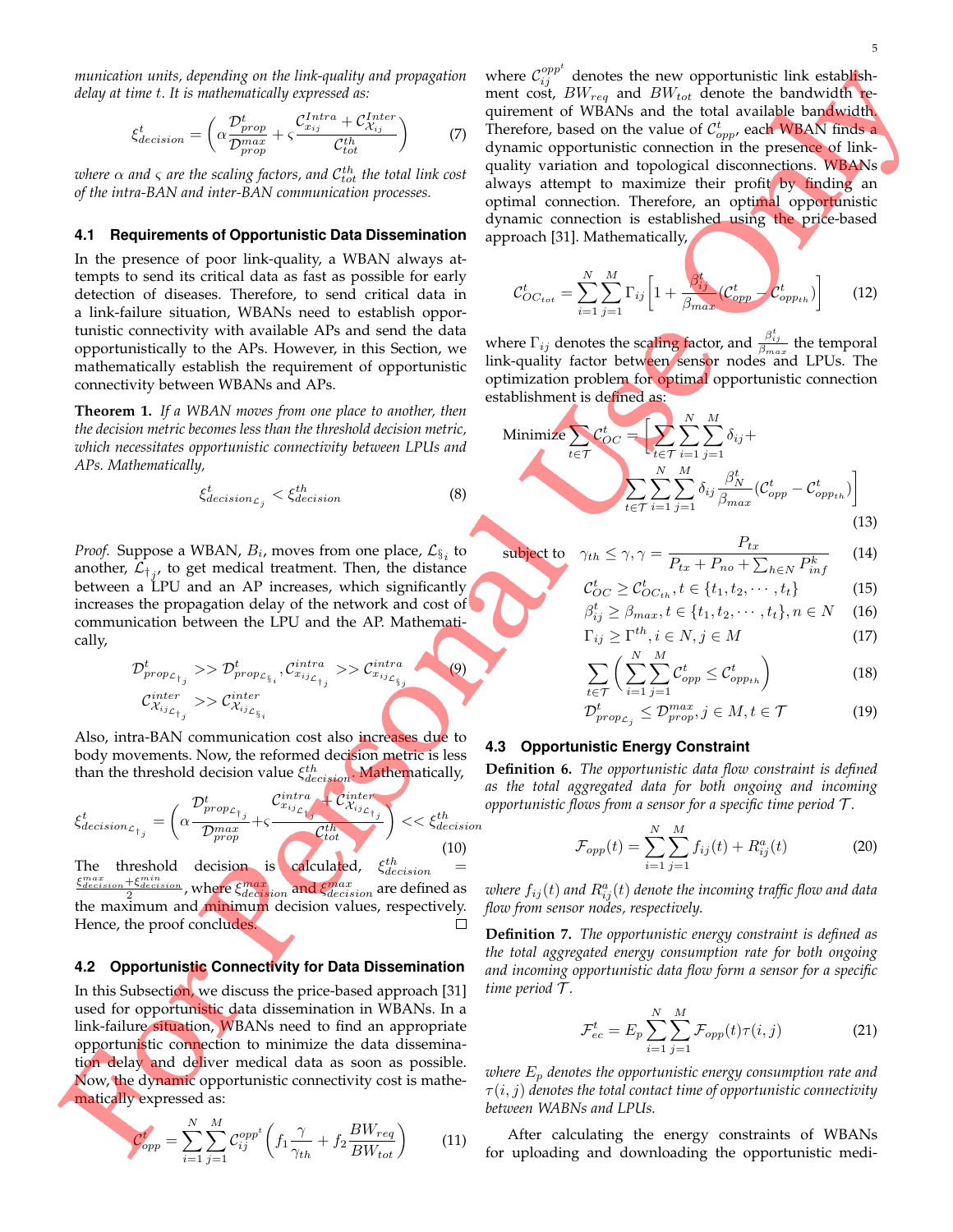cal data, we formulate a Lagrangian optimization problem to minimize the energy consumption rate of WBANs for opportunistic medical data uploading and downloading. The network management cost optimization problem for opportunistic WBANs is stated below:

Minimize 
$$
\sum_{t=1}^{T} \mathcal{F}_{ec}^{i} = \sum_{t=1}^{T} E_p \sum_{i=1}^{N} \sum_{j=1}^{M} \mathcal{F}_{opp}(t) \tau(i, j)
$$
  
Subject to 
$$
\sum_{t=1}^{N} \mathcal{F}_{ec}^{i} \geq \mathcal{F}_{ec}^{th}
$$
(22)

$$
\sum_{i=1}^{}
$$
  $ec =$   $ec$   $($ 

$$
\mathcal{F}_{opp}(t) \ge \mathcal{F}_{opp}^{th}(t), t \in \mathcal{T}
$$
\n(23)

$$
R_{ij}^a(t) \ge R_{ij}^{th}(t), t \in \mathcal{T}
$$
\n(24)

The problem is solved using the Lagrangian Optimization method. We have,

$$
\mathcal{L}_{\mathcal{E}} = \sum_{i=1}^{N} \frac{\mathcal{P}_{i}}{\mathcal{F}_{ec}^{th}} \sum_{j=1}^{k} \mathcal{L}_{j} \left( E_{p} \sum_{i=1}^{N} \sum_{j=1}^{M} \mathcal{F}_{opp}(t) \tau(i,j) \right)
$$

$$
-G_{1} \left( \sum_{i=1}^{N} \mathcal{F}_{ec}^{i} - \mathcal{F}_{ec}^{th} \right) - G_{2} \left( \sum_{i=1}^{N} \mathcal{F}_{opp}(t) - \mathcal{F}_{opp}^{th}(t) \right)
$$

$$
-G_{3} \left( \sum_{i=1}^{N} R_{ij}^{a}(t) - R_{ij}^{th}(t) \right)
$$

where  $G_1$ ,  $G_2$  and  $G_3$  are the Lagrangian Multipliers constraints and  $P_i$  denotes the priority of WBANs based on the severity of medical condition. We aim to maximize  $U$  using the approach of Lagrange Multipliers. Thus,

$$
\frac{\delta \mathcal{L}_{\mathcal{E}}}{\delta \mathcal{F}_{ec}^{i}} = \sum_{i=1}^{N} -\frac{\mathcal{P}_{i} \mathcal{L}_{j} \left( E_{p} \sum_{i=1}^{N} \sum_{j=1}^{M} \mathcal{F}_{opp}(t) \tau(i,j) \right)}{\mathcal{F}_{ec}^{th}} \frac{\delta \mathcal{L}_{\mathcal{E}}}{\delta \mathcal{F}_{opp}(t)} = \sum_{i=1}^{N} \frac{\mathcal{P}_{i}}{\mathcal{C}_{tot}^{th}} \sum_{j=1}^{M} \frac{\delta \mathcal{L}_{j} \left( E_{p} \sum_{i=1}^{N} \sum_{j=1}^{M} \mathcal{F}_{opp}(t) \tau(i,j) \right)}{\delta \mathcal{F}_{opp}^{th}(t)}
$$
\n
$$
\frac{\delta \mathcal{L}_{\mathcal{E}}}{\delta \mathcal{L}_{\mathcal{E}}}} = \sum_{i=1}^{N} \frac{\mathcal{P}_{i}}{\mathcal{P}_{i}} \sum_{i=1}^{M} \frac{\delta \mathcal{L}_{j} \left( E_{p} \sum_{i=1}^{N} \sum_{j=1}^{M} \mathcal{F}_{opp}(t) \tau(i,j) \right)}{\delta \mathcal{L}_{j}} \tag{26}
$$

$$
\frac{\partial Z_{c}}{\partial R_{ij}^{a}(t)} = \sum_{i=1}^{I} \frac{\partial R_{ij}^{t}}{\partial t_{tot}} \sum_{j=1}^{I} \frac{\partial R_{ij}^{t}}{\partial R_{ij}^{t}}(t) \tag{27}
$$

Using Equations, we can get the minimum value of  $\mathcal{L}_{\mathcal{E}}$  to get the optimized energy constraint for the minimization of energy consumption in opportunistic WBANs. We proposed an algorithm for energy-efficient prioritized opportunistic communication in the presence of poor link-quality, which is shown in Subsection (4.4).

## **4.4 Algorithm for Energy-Efficient Prioritized Opportunistic Communication**

Dynamic topological disconnections and variations in linkqualities increases the energy consumption rate of opportunistic WBANs. Therefore, we proposed energy-efficient prioritized opportunistic communication to optimize the energy consumption rate of WBANs. First, in the absence of strong link-quality, WBANs establish opportunistic connectivity with APs. Afterward, the WBANs calculate their own energy constraint for opportunistic connectivity. Then,

to minimize the energy consumption of WBANs, the Lagrangian optimization technique is used to get the optimal energy consumption rate, based on the different medical priorities of WBANs.

**Algorithm 1** Energy-Efficient Prioritized Opportunistic Communication **Inputs:**

- Number of WBANs,  $B \in \mathcal{B}$ .
- Number of APs,  $A \in \mathcal{A}$ .
- Number of sensor nodes,  $b \in B$ .
- Total time period,  $\mathcal{T}$ .

**Output:** Optimal energy consumption rate  $(\mathcal{F}_{ec}^{t^*})$ .

- 1: Measure  $x_{ij}^{Intra}$  and  $\mathcal{X}_{ij}^{Inter}$  at time t.
- 2: Calculate  $\tilde{f}_{ij}(t)$  and  $R_{ij}^a(t)$  at time t.
- 3: **if**  $(\xi_{decision}^t \geq \xi_{decision}^{th})$  then
- 4: Establish an connectivity using Equation (11).
- 5: Calculate  $\mathcal{F}_{ec}^t$  at time t.
- 6: **if**  $(\mathcal{F}_{ec}^t \geq \mathcal{F}_{ec}^{th})$  then
- 7: Formulate opportunistic energy constraint parameter.
- 8: **Formulate** optimization problem using Equation 24.

9: **end if**

10: **if**  $(\mathcal{P}_i \geq \mathcal{P}^{th})$  **then** 

11: Update waiting time 
$$
\mathcal{T}_{wait} = \mathcal{T}_{low}
$$
.  
\n12: Optimal energy consumption rate ( $\mathcal{F}^{t*}$ )

12: Optimal energy consumption rate (
$$
\mathcal{F}_{ec}^{t^*}
$$
).

#### 13: **end if** 14: **end if**

1<mark>5. Update  $\mathcal{T}^*_{wait} = (\mathcal{T}_{low} + 1)$ .</mark>

16: **Return** when  $T^* = T_{tot}$ .

# **5 DISTRIBUTED OPTIMAL NETWORK MANAGE-MENT COST MINIMIZATION FRAMEWORK**

In this Section, we discuss the distributed network management cost minimization framework for WBANs in the presence of dynamic topological disconnections and linkfailure situation. Before modeling the cost minimization framework, first we need to know the requirements of the network management cost minimization problem, which is shown in Theorem 2. Finally, we estimate the pricing function for network management cost and then model a distributed network management cost optimization problem for WBANs.

## **5.1 Requirements of the Network Management Cost Minimization Problem**

**Definition 8.** *Waiting cost for each medical data packet depends on the delay function of each packet and its mean waiting time, which is mathematically expressed as:*

$$
f_p(c) = \sum_{t=1}^{T} \mathcal{Z}_t W(t)
$$
 (28)

*where*  $Z_t$  *is the severity of each medical data packet in a particular time instant* t*, and* W(t) *denotes the mean waiting time of each data packet.*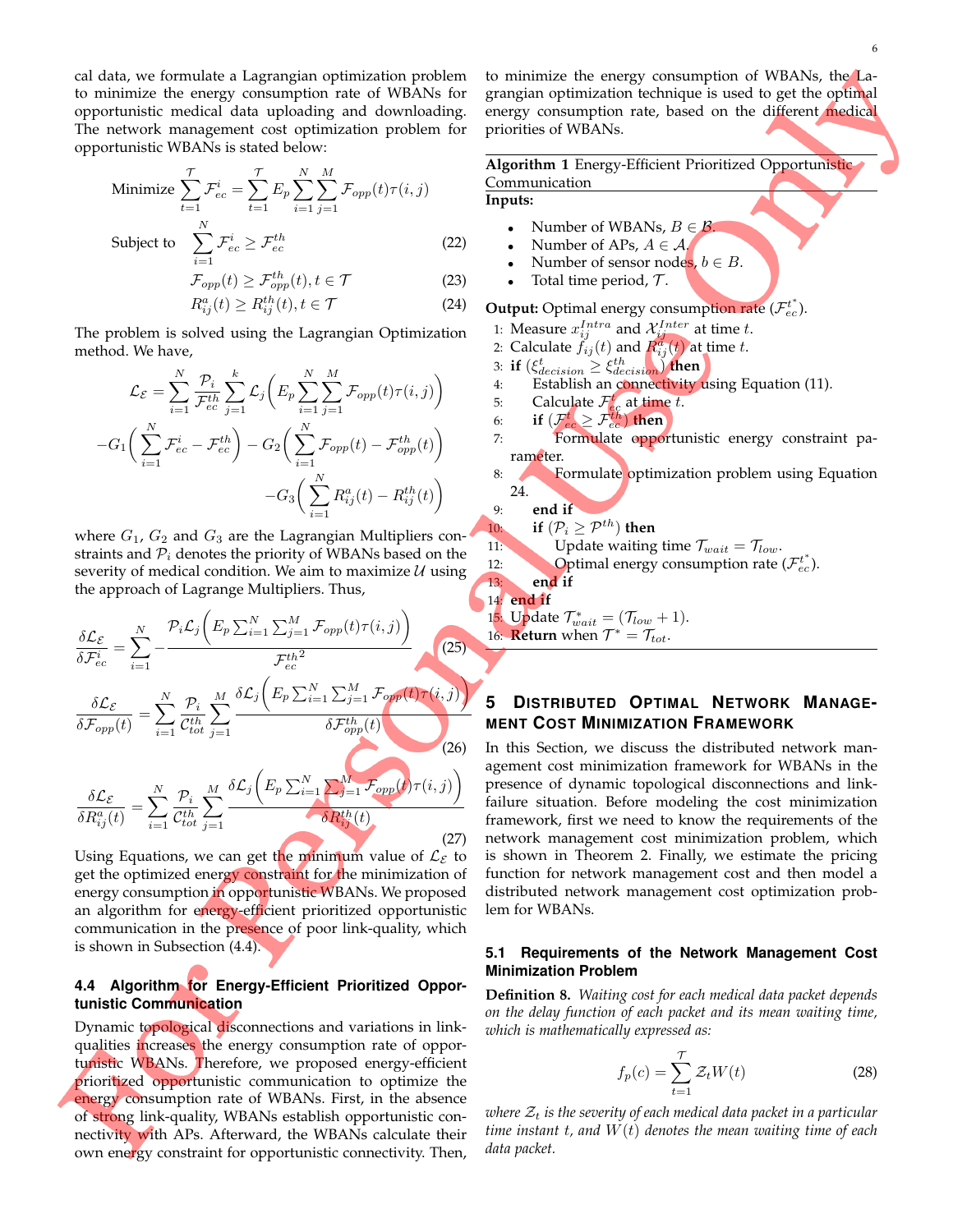**Definition 9.** *The network cost function for opportunistic connectivity in WBANs is defined as the delay-sensitive pricing function for network management cost, which is defined as:*

$$
\mathcal{H}(p) = \mathcal{S} - \sum_{t=1}^{\mathcal{T}} \mathcal{Z}_t W(t) - P(c_t)
$$
 (29)

*where* S *denotes the primary cost value for using the infrastructure, and*  $P(c_t)$  *denotes the pricing function of network management cost for opportunistic WBANs.*

**Definition 10.** *The profit of WBANs depends on the network cost management function and the data transmission rate of WBANs. It is mathematically expressed as:*

$$
\mathbb{P} = \int_{t=1}^{T} \theta_t \mathcal{H}(p) \delta t
$$
  
= 
$$
\int_{t=1}^{T} \theta_t \left( \mathcal{S} - \sum_{t=1}^{T} \mathcal{Z}_t W(t) - P(c_t) \right) \delta t
$$
 (30)

*where*  $\theta_t$  *denotes the data transmission rate of body sensor nodes.* 

**Theorem 2.** *If the waiting cost of data packets increases in the presence of dynamic postural disconnections, then the profit of each WBAN decreases and the corresponding network management cost increases.*

$$
\int_{t=1}^{\mathcal{T}} \theta_t \left( \mathcal{S} - \sum_{t=1}^{\mathcal{T}} \mathcal{Z}_t W(t) - P(c_t) \right) \delta t \rangle
$$
\n
$$
\int_{t=1}^{\mathcal{T} + \Delta t} \theta_{t+\Delta t} \left( \mathcal{S} - \sum_{t=1}^{\mathcal{T} + \Delta t} \mathcal{Z}_t W(t + \Delta t) - P(c_{t+\Delta t}) \right) \delta(t + \Delta t)
$$
\n(31)

*Proof.* Suppose, at time t, a WBAN moves from one place to another. Then, the on-body topology of body sensor nodes get disconnected, which decreases the available link-quality between body sensor nodes and LPUs. Therefore, in the presence of topological disconnections, the WBANs not able to send its data which inherently increases the waiting cost the data packets, which is  $f_p(c) = \sum_{t=1}^{T} \mathcal{Z}_t W(t)$  and also the network management cost  $\mathcal{H}(p)$  increases at time t. Therefore, the profit of WBANs decreases, which is defined as:

$$
\mathbb{P}_t = \int_{t=1}^{\mathcal{T}} \theta_t \left( \mathcal{S} - \sum_{t=1}^{\mathcal{T}} \mathcal{Z}_t W(t) - P(c_t) \right) \delta t \tag{32}
$$

However, after few instants of time  $(t + \Delta t)$ , the waiting cost of the data packets increases to  $\sum_{t=1}^{\widetilde{\mathcal{T}}+\Delta t} \mathcal{Z}_{t+\Delta t} W(t\!+\!\Delta t)$ and also the network management cost increases. We have,  $\mathcal{H}(p)\,=\,\mathcal{S}\,-\,\sum_{t=1}^{\mathcal{T}\!+\,\Delta t}\mathcal{Z}_{t+\Delta t}\overline{W}(t+\Delta t)-P(c_{t+\Delta t})$  at time  $(t + \Delta t)$ . Therefore, the the reformed profit of WBANs at time  $(t + \Delta t)$  is defined as:

$$
\mathbb{P}_{t+\Delta t} = \int_{t=1}^{T+\Delta t} \theta_{t+\Delta t} \left( S - \sum_{t=1}^{T+\Delta t} \mathcal{Z}_t W(t + \Delta t) - P(c_{t+\Delta t}) \right) \delta(t + \Delta t)
$$
\n(33)

Therefore, we can observe that the profit and network management cost at time instant  $t + \Delta t$  is greater than the

profit and network management cost at time instant  $t + \Delta t$ . Mathematically,

$$
\mathbb{P}_{t+\Delta t} \gg \mathbb{P}_t \tag{34}
$$

Hence, the proof concludes.

**Definition 11.** *Profit matrix of WBANs is used to measure the total network management cost of WBANs in different time instants, which is mathematically expressed as:*

$$
G_{\mathbb{P}} = \begin{bmatrix} P_1 & P_2 & \dots & P_M \\ R_1 & C_{11} & C_{12} & \dots & C_{1M} \\ R_2 & C_{21} & C_{22} & \dots & C_{2M} \\ \vdots & \vdots & \vdots & \ddots & \vdots \\ R_N & C_{N1} & C_{N2} & \dots & C_{NM} \end{bmatrix}
$$
 (35)

*where*  $P = \{P_1, P_2, \cdots, P_M\}$  and  $R = \{R_1, R_2, \cdots, R_N\}$ *denotes the priority of WBANs, and the data generation rate of WBANs, respectively.*

#### **5.2 Estimation of Total Network Management Cost**

The total management cost of an opportunistic WBAN not only depends on the opportunistic connection establishment cost, but also on the opportunistic data dissemination cost, interference management cost, and the cost for ensuring QoS. The mathematical formulations of these different costs are given below:

> • *Computation of Data Dissemination Cost*: After opportunistic connectivity establishment, the WBANs disseminate their data to the AP. Therefore, the data dissemination cost for opportunistic connection in WBANs is mathematically expressed as:

$$
\mathcal{C}_{DC_{tot}}^{t} = \sum_{i=1}^{N} \sum_{j=1}^{M} \xi_i \frac{\mathcal{C}_{P}^{t}}{N}
$$
 (36)

where  $\xi_i = \frac{\mathcal{E}_P^{com}}{\mathcal{E}_I^{com}}$  denotes energy consumption per packet, and  $\mathcal{C}_P^{t^{out}}$  the data dissemination cost at time t.

• *Computation of Interference Management Cost*: In the presence of coexisting WBANs, WBANs strongly face mutual and cross technology interference. Therefore, the interference management cost for opportunistic connectivity is mathematically expressed as:

$$
C_{inff_{tot}}^{t} = \sum_{i=1}^{N} \sum_{j=1}^{M} C_{ij}^{t_{inff}} \frac{(\gamma_1 + \gamma_2 + \dots + \gamma_K) P_{eff}}{\sum_{i=1}^{k} P_{eff}^{i}}
$$
(37)

where  $\sum_{i=1}^k P_{eff}^i$  denotes effective power from  $k$ number of coexisting WBANs,  $\gamma$  denotes the SINR value in different time instants, and  $C_{ij}^{t_{inff}}$ , the unit cost for interference management.

• *Computation of QoS Ensuring Cost*: As, each WBAN has different QoS requirement in different instants of time, the QoS ensuring profile of WBANs is defined as:

$$
\mathcal{Q}^* = \{Q_1, Q_2, \cdots, Q_N\}
$$
 (38)

П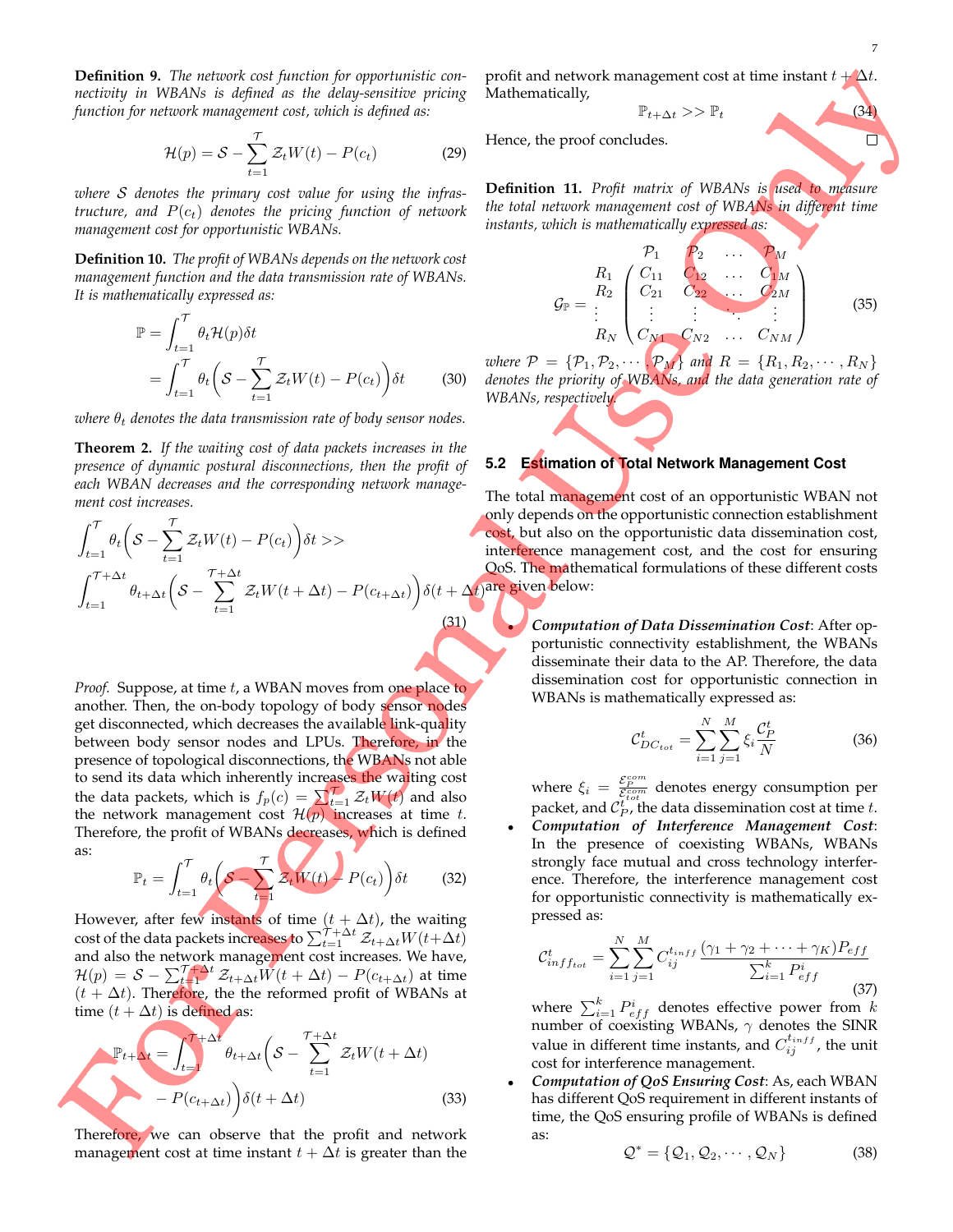Therefore, the QoS ensuring cost of WBANs for an opportunistic connection is defined as:

$$
\mathcal{C}_{qos_{tot}}^t = \bigg(\prod_{k=1}^H \mathcal{Q}_i \sum_{i=1}^N \sum_{j=1}^M \mathcal{C}_{qos}^t\bigg), \forall t \in \mathcal{T} \qquad (39)
$$

where  $\mathcal{C}^t_{qos}$  denotes the unit QoS-assurance cost for opportunistic data dissemination at time t.

• *Computation of Energy Management Cost*: Due to the resource-constrained nature of these WBANs, we need to manage the energy consumption of senor nodes. Therefore, the energy management cost for opportunistic connectivity is given as:

$$
\mathcal{C}_{E_{tot}}^t = \begin{cases} \mathcal{C}_{E_{max}}^t & d_{ij} < < d_{th} \\ \mathcal{C}_{E_{min}}^t & \frac{E_{th}^t}{d_{ij}}, & d_{ij} > > d_{th} \end{cases} \tag{40}
$$

where  $\frac{E_{ini}^t}{d_{ij}}$  and  $\frac{E_{th}^t}{d_{ij}}$  define the energy dissemination factor and threshold energy dissemination factor, respectively.  $\mathcal{C}_{E_{max}}^t$  and  $\mathcal{C}_{E_{min}}^t$  denote the maximum and minimum energy consumption management costs.

• *Computation of Dynamic Topology Management Cost*: Dynamic topological disconnections in WBANs necessitate opportunistic connectivity in them. Therefore, the dynamic topology management cost is mathematically expressed as:

$$
\mathcal{C}_{DT_{tot}}^t = \mathcal{C}_{DT}^t \left( \mathcal{H}_{ij} + \frac{\sum_{i=1}^N \sum_{j=1}^M \mathcal{V}_{ij}}{\mathcal{V}_{th}} \right) \tag{41}
$$

where  $\mathcal{H}_{ij}$  defines the initial topological deployment cost of sensor nodes,  $\frac{\sum_{i=1}^{N} \sum_{j=1}^{M} \mathcal{V}_{ij}}{\mathcal{V}_{ij}}$  $\frac{\sum_{j=1}^{n} r_{ij}}{\mathcal{V}_{th}}$  the rate of change in the topological disconnections, and  $\mathcal{C}_{DT}^t$  the topological disconnection management cost.

The total estimated network management cost for inter-BAN communication is calculated as:

$$
\mathcal{C}_{tot}^t = \mathcal{C}_{OC_{tot}}^t + \mathcal{C}_{DC_{tot}}^t + \mathcal{C}_{inff_{tot}}^t + \mathcal{C}_{qos_{tot}}^t + \mathcal{C}_{E_{tot}}^t + \mathcal{C}_{DT_{tot}}^t
$$
\n(42)

## **5.3 Formulation of the Lagrangian Optimization Problem**

The network management cost optimization problem for opportunistic WBANs is mathematically expressed as:

Minimize 
$$
\sum_{i=1}^{N} C_{tot}^{t}
$$
  
Subject to 
$$
\sum_{i=1}^{N} C_{OC_{tot}}^{t} \ge C_{OC}^{th}
$$
(43)
$$
C_{q_{O_{tot}}}^{t} \ge C_{q_{O_{S}}}^{th}
$$
(44)

$$
\mathcal{C}_{inff_{tot}}^t \geq \mathcal{C}_{inff}^{th} \tag{45}
$$

Solving the optimization problem using the Lagrangian Optimization method, we have,

$$
\mathcal{L}_{\mathcal{U}} = \sum_{i=1}^{N} \frac{\mathcal{P}_{i}}{\mathcal{C}_{tot}^{th}} \sum_{j=1}^{k} \mathcal{L}_{j}(\mathcal{C}_{OC_{tot}}^{t}, \mathcal{C}_{qos_{tot}}^{t}, \mathcal{C}_{inff_{tot}}^{t})
$$

$$
-F_{1}\left(\sum_{i=1}^{N} \mathcal{C}_{OC_{tot}}^{t} - \mathcal{C}_{OC}^{th}\right) - F_{2}\left(\sum_{i=1}^{N} \mathcal{C}_{qos_{tot}}^{t} - \mathcal{C}_{qos}^{th}\right)
$$

$$
-F_{3}\left(\sum_{i=1}^{N} \mathcal{C}_{inff_{tot}}^{t} - \mathcal{C}_{inff}^{th}\right)
$$

where  $F_1$ ,  $F_2$  and  $F_3$  are the Lagrangian Multipliers constraints, and  $P_i$  denotes the priority of WBANs, based on the medical conditions. We aim to maximize  $U$  using the approach of Lagrange Multipliers. Thus,

$$
\frac{\delta \mathcal{L}_{\mathcal{U}}}{\delta \mathcal{C}_{tot}^t} = \sum_{i=1}^{N} -\frac{\mathcal{P}_i \mathcal{L}_j (\mathcal{C}_{\mathcal{O}_{\mathcal{C}_{tot}}}^t, \mathcal{C}_{qos}^t, \mathcal{C}_{\inf f_{tot}}^t)}{\mathcal{C}_{tot}^{th}} \tag{46}
$$

$$
\frac{\delta \mathcal{L}_{\mathcal{U}}}{\delta \mathcal{C}_{OC_{tot}}^t} = \sum_{i=1}^{N} \frac{\mathcal{P}_i}{\mathcal{C}_{tot}^{th}} \sum_{j=1}^{M} \frac{\delta \mathcal{L}_j(\mathcal{C}_{OC_{tot}}^t, \mathcal{C}_{q_{OSt_{tot}}}^t, \mathcal{C}_{inff_{tot}}^t)}{\delta \mathcal{C}_{OC_{tot}}^t} \tag{47}
$$

$$
\frac{\delta \mathcal{L}_{\mathcal{U}}}{\delta \mathcal{C}_{qos_{tot}}^t} = \sum_{i=1}^{N} \frac{\mathcal{P}_{i} s}{\mathcal{C}_{tot}^{th}} \sum_{j=1}^{M} \frac{\delta \mathcal{L}_{j}(\mathcal{C}_{OC_{tot}}^t, \mathcal{C}_{qos_{tot}}^t, \mathcal{C}_{inff_{tot}}^t)}{\delta \mathcal{C}_{qos_{tot}}^t} \tag{48}
$$

Using these Equations, we get the minimum value of  $U$  to get the optimized network management value for opportunistic WBANs. To analyze the overall performance, we propose the following algorithm — *Network Management Cost Minimization for Dynamic Connectivity and Data Dissemination* (*NCMD*) for opportunistic WBAN connection.

## **5.4 Optimal Network Management Cost Minimization Algorithm**

To minimize the network management cost, we propose an optimal network management cost minimization algorithm. The network management cost minimization algorithm considers the data dissemination cost, interference management cost, energy management cost, and QoS-ensuring cost. In this algorithm, the body sensor nodes and LPUs measure the link-quality with LPUs and APs, respectively. Thereafter, based on the decision metric  $\xi_{decision}^{t}$ , the sensor nodes and LPUs try to establish opportunistic connectivity with LPUs and APs. As the mobility and body movements increases the network management cost, the WBANs calculate their network management cost, if the measured network management cost is higher than the threshold network management cost. Then, the Lagrangian optimization technique is implemented to minimize the total network management cost. The overall block diagram of the proposed framework is shown in Figure 2.

## **6 THEORETICAL ANALYSIS**

In this Section, we theoretically analyze the performance of the proposed framework — NCMD — in terms of computational complexity, pricing limit of network management cost, and optimal limit of decision metric for opportunistic connectivity in WBANs.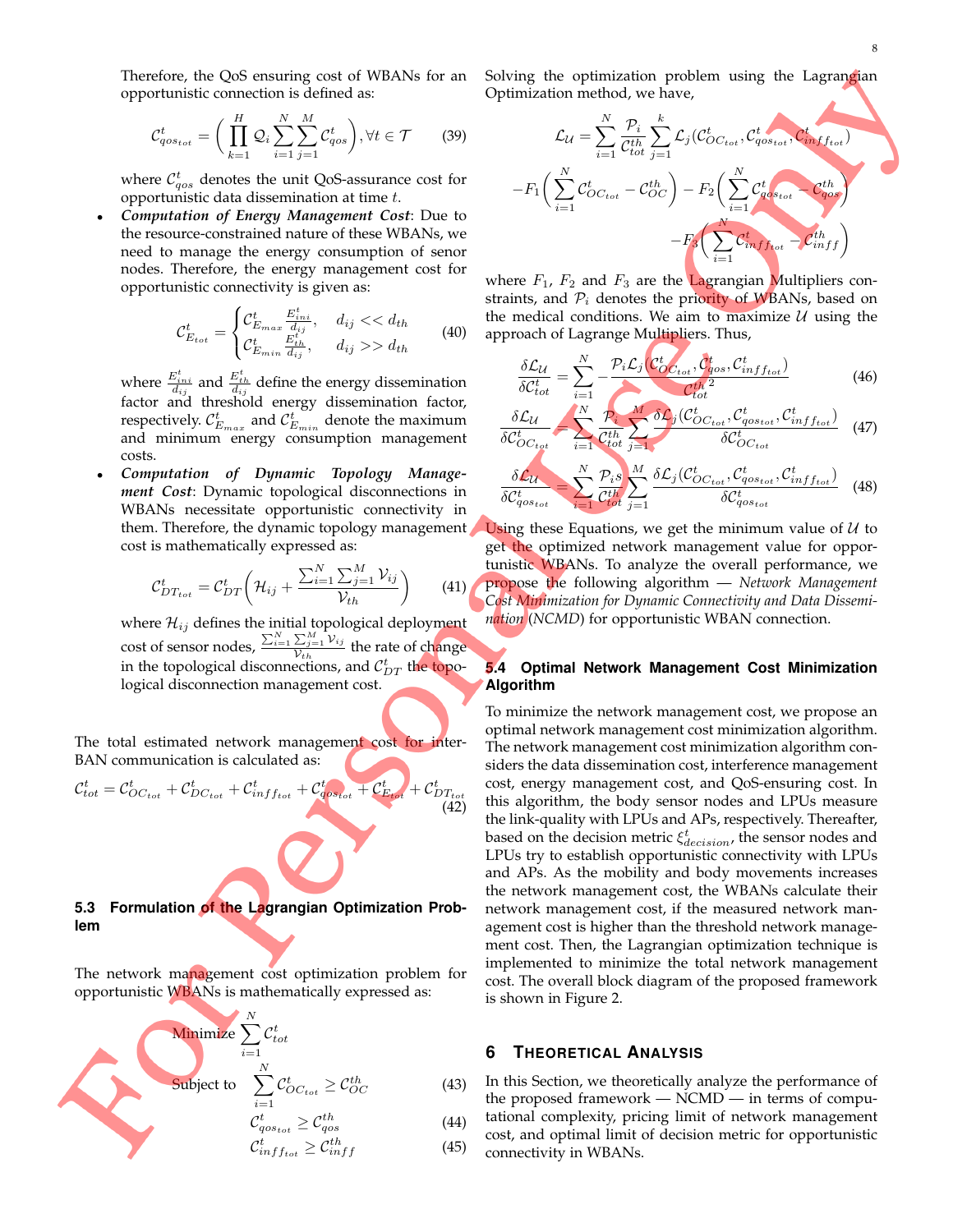**Algorithm 2** Optimal Network Management Cost Minimization Algorithm

## **Inputs:**

- Number of WBANs,  $B \in \mathcal{B}$ .
- Number of APs,  $A \in \mathcal{A}$ .
- Number of sensor nodes,  $b \in B$ .
- Total time period,  $\mathcal{T}$ .

**Output:** Optimal Network Management Cost Management Matrix ( $\mathcal{CM}^*_{i,j}$ ).

- 1: Measure  $x_{ij}^{Intra}$  and  $\mathcal{X}_{ij}^{Inter}$  at time t.
- 2: Calculate  $\mathcal{C}_{x_{ij}}^{Intro}$  and  $\mathcal{C}_{\mathcal{X}_{ij}}^{Inter}$  at time t.
- 3: **if**  $\xi_{decision}^t \geq \xi_{decision}^{th}$  then
- 4: Establish an opportunistic connectivity using Equation (11).
- 5: Update waiting time  $\mathcal{T}_{wait} = \mathcal{T}_{low}$ .
- 6: **if**  $\mathcal{C}_{OC_{tot}}^{t} \geq \mathcal{C}_{OC}^{th}$  then
- 7: Calculate  $\tilde{\mathcal{C}}_{DC_{tot}}^{\bar{t}}$ ,  $\mathcal{C}_{inff_{tot}}^t$  using Equations 36 and 37.
- 8: Calculate  $\mathcal{C}_{qos_{tot}}^t$ ,  $\mathcal{C}_{E_{tot}}^t$  using Equations 39 and 40. 9: **end if**
- 10: **if**  $C_{tot}^t \ge C_{tot}^{th}$  then
- 11: Optimize the network management cost using Equation 45.
- 12: Optimal Network Management Cost Management Matrix ( $\mathcal{CM}^*_{i,j}$ ).
- 13: **end if**
- 14: **end if**
- 15: Update  $\mathcal{T}_{wait}^* = (\mathcal{T}_{low} + 1)$ .
- 16: **Return** when  $T^* = T_{tot}$ .

**Lemma 1.** *The theoretical pricing limit of dynamic opportunistic connectivity is mathematically expressed as:*

$$
\mathcal{C}_{opp_{max}}^t = \sum_{i=1}^N \sum_{j=1}^M \mathcal{C}_{ij}^{opp^t} \frac{BW_{req}}{BW_{tot}}
$$
\n
$$
\mathcal{C}_{opp_{min}}^t = \sum_{i=1}^N \sum_{j=1}^M \mathcal{C}_{ij}^{opp^t} f\left(\frac{\gamma}{0.5} + \frac{BW_{req}}{BW_{tot}}\right)
$$

*Proof.* The selection function,  $C_{opp}^t$  is a linear function of variables  $\gamma$ ,  $\gamma_{th}$ ,  $BW_{req}$ , and  $BW_{tot}$  is a constant for choosing the opportunistic connectivity in WBANs. The selection function in Equation  $(11)$  gives the maximum value, when  $\gamma = 0$  and  $f_1 = 1$ . Therefore, the maximum selection rate is expressed as:

$$
\mathcal{C}_{oppmax}^t = \sum_{i=1}^N \sum_{j=1}^M \mathcal{C}_{ij}^{opp^t} f_2 \frac{BW_{req}}{BW_{tot}} \tag{49}
$$

where  $\mathcal{C}_{ij}^{opp^t}$  is the new opportunistic link establishment cost. We have,  $f_2 = 1$  for the maximum value of  $\mathcal{C}^t_{opp}$ , as the values of  $f_1$  and  $f_2$  vary in the range  $(0, 1)$ . Therefore, the reformed maximum value  $\mathcal{C}^t_{opp}$  is,

$$
\mathcal{C}_{opp_{max}}^t = \sum_{i=1}^N \sum_{j=1}^M \mathcal{C}_{ij}^{opp^t} \frac{BW_{req}}{BW_{tot}} \tag{50}
$$

The selection function is minimum, when  $\gamma_{th} = 0.5$ , and the

selection rate  $f_1 = f_2$ . Therefore, the minimum value of the selection function is expressed as:

$$
\mathcal{C}_{opp_{min}}^t = \sum_{i=1}^N \sum_{j=1}^M \mathcal{C}_{ij}^{opp^t} f\left(\frac{\gamma}{0.5} + \frac{BW_{req}}{BW_{tot}}\right)
$$
(51)

Hence, the proof concludes.

**Theorem 3.** *The worst case time complexity of the proposed* algorithm is  $O(G{\cal N}^2)$ , where  ${\cal N}$  is the number of WBANs.

*Proof.* In the first algorithm, each WBAN tries to optimize its energy consumption rate using the energy-efficient prioritized opportunistic communication algorithm. To optimize the energy consumption rate, the worst case computation complexity using Algorithm (1) is  $O(AN)$ . After the establishment of opportunistic connectivity, we need to minimize the network management cost. To minimize the network management cost, we propose the optimal network management cost minimization algorithm. Hence, the worst case complexity of network management cost algorithm is  $O(\mathcal{Y}N)$ .

$$
T(n) = C_1 \{ \mathcal{A}T(N) + \mathcal{Y}T(N) \} + C_2 T(1) \tag{52}
$$

Now, the combined worst case complexity of the proposed framework — NCMD — is  $O(GN^2)$ , where  $G = \overline{\mathcal{A}} + \mathcal{Y}$ . Hence, we observe that the total computational complexity of the proposed algorithm, in the worst case, is  $O(GN^2)$ , where  $N$  is the number of WBANs. This completes the proof. П

**Theorem 4.** *The maximum and minimum values of the dynamic topological management cost algorithm are:*

$$
\mathcal{C}_{DT_{tot_{max}}}^{t} = \mathcal{C}_{DT}^{t} \bigg( \frac{1 - \sum_{i=1}^{k} S_{i}(t)}{S(t)} + \frac{\sum_{i=1}^{N} \sum_{j=1}^{M} \mathcal{V}_{ij}}{\mathcal{V}_{th}} \bigg)
$$

$$
\mathcal{C}_{DT_{tot_{min}}}^{t} = \mathcal{C}_{DT}^{t} \bigg( \frac{\sum_{i=1}^{N} \sum_{j=1}^{M} \mathcal{V}_{ij}}{0.5} \bigg)
$$

*Proof.* The initial topological deployment cost of sensor nodes  $\mathcal{H}_{ij}$  is mathematically expressed as:

$$
\mathcal{H}_{ij} = \begin{cases}\n1, & S_i(t) < S(t)^{th} \\
\frac{1 - \sum_{i=1}^k S_i(t)}{S(t)}, & S_i(t) > S(t)^{th} \\
0, & \text{Otherwise}\n\end{cases} \tag{53}
$$

where  $S_i(t)$  denotes the unit cost for topological maintenance, and  $S(t)^{th}$  denotes the threshold topological maintenance cost of sensor nodes in a particular time instant t. Therefore, we get the maximum value of  $\mathcal{C}_{DT_{tot}}^{t}$ , when  $S_i(t) > S(t)^{th}$ . Therefore, the maximum value of the dynamic topological management cost is expressed as:

$$
C_{DT_{tot_{max}}}^{t} = C_{DT}^{t} \bigg( \frac{1 - \sum_{i=1}^{k} S_{i}(t)}{S(t)} + \frac{\sum_{i=1}^{N} \sum_{j=1}^{M} \mathcal{V}_{ij}}{\mathcal{V}_{th}} \bigg) (54)
$$

Also, we get the minimum value of  $\mathcal{C}_{DT_{tot}}^{t}$ , when  $S_i(t)$  <  $S(t)$ <sup>th</sup> and  $V_{th} = 0.5$ . Therefore, the minimum value of the dynamic topological management cost is expressed as:

$$
\mathcal{C}_{DT_{tot_{min}}}^{t} = \mathcal{C}_{DT}^{t} \bigg( \frac{\sum_{i=1}^{N} \sum_{j=1}^{M} \mathcal{V}_{ij}}{0.5} \bigg)
$$
 (55)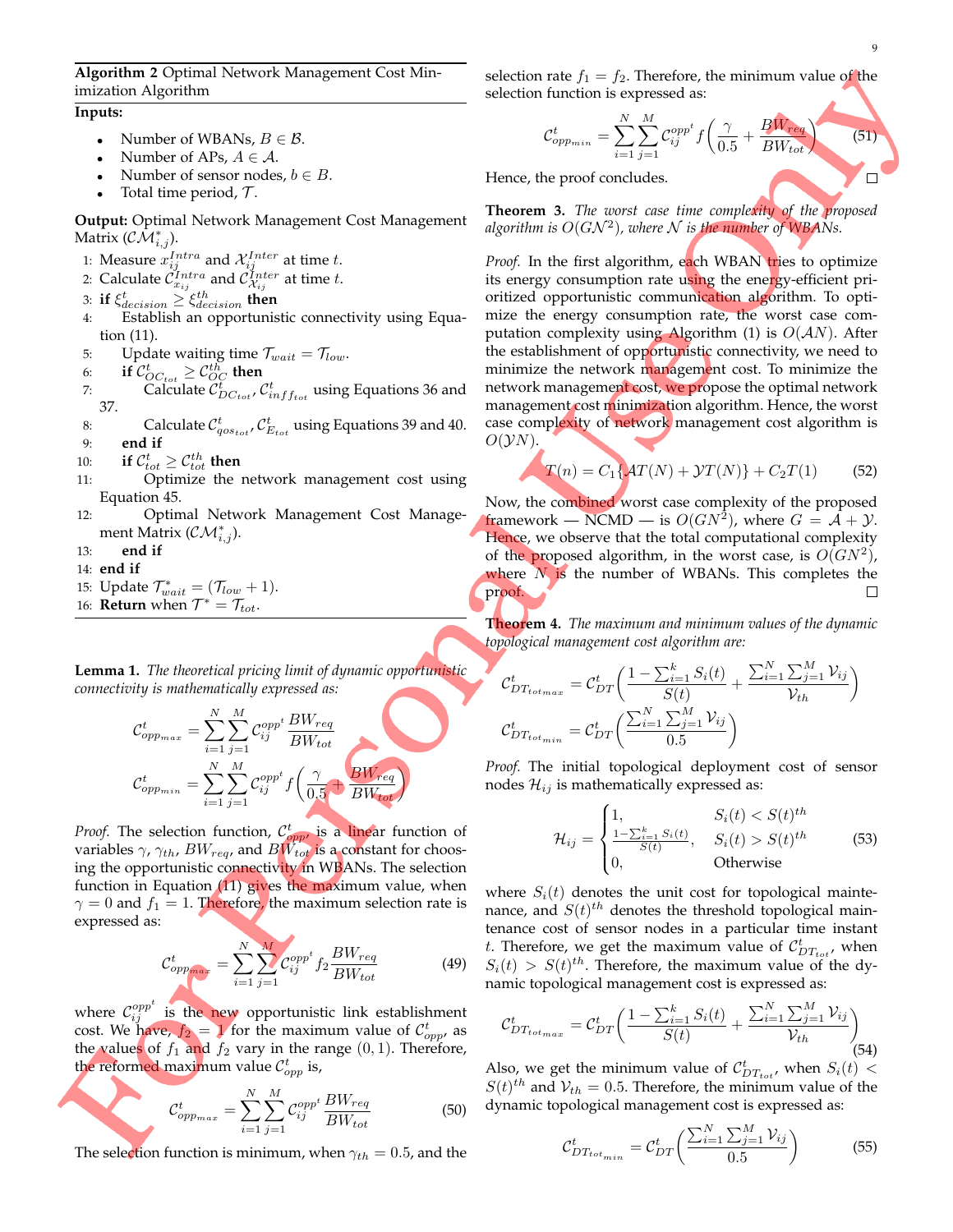**Proposition 1.** *The proposed network management cost minimization framework satisfies the Potential Pareto criterion.*

*Proof.* As per the Pareto optimal criterion [33], the optimized network management cost for WBANs is always better than the network management cost for WBANs in the normal condition. Therefore, for optimized network management cost, we have,

$$
\mathcal{C}_{tot_{max}}^t > \mathcal{C}_{tot_{th}}^t \tag{56}
$$

Hence, the compensation of network management cost is expressed as  $\mathcal{C}_{tot}^{\bar{t}}$ , and the benefit function is defined as  $\mathcal{C}^t_{tot_{max}}-\sigma \mathcal{C}^t_{tot}.$  Mathematically,

$$
(C_{OC_{tot_{max}}}^t + C_{DC_{tot_{max}}}^t + C_{inff_{tot_{max}}}^t + C_{q_{O_{tot_{max}}}^t + C_{E_{tot_{max}}}^t + C_{D_{tot_{max}}}^t) > \sigma(C_{OC_{tot_{th}}}^t + C_{DC_{tot_{th}}}^t + C_{inff_{tot_{th}}}^t + C_{q_{O_{tot_{th}}}^t + C_{E_{tot_{th}}}^t)
$$
\n
$$
+ C_{E_{tot_{th}}}^t + C_{DT_{tot_{th}}}^t)
$$
\n
$$
(57)
$$

Therefore,  $\mathcal{C}_{tot}^{t}$  compensates the normal network management cost framework, which incuring a positive benefit  $C_{pre}$ , thereby, satisfying the Potential Pareto criterion.

$$
\mathcal{C}_{tot_{max}}^t = \mathcal{C}_{tot_{th}}^t + C_{pre} \tag{58}
$$

Hence, the proof concludes.



Figure 2: Block diagram for opportunistic WBANs

## **7 PERFORMANCE ANALYSIS**

We analyze the performance of the proposed framework, NCMD, based on different performance the metrics. We use MATLAB simulator to simulate the proposed framework. The simulation parameters are presented in Table 2. To compare the proposed framework, NCMD, with the benchmark algorithm, JSOT, proposed by Hong *et al.* [14].

#### **7.1 Performance Metrics**

The performance metrics used for the evaluation of the proposed framework are discussed below.

• *Energy Consumption*: The energy consumption of sensor nodes in the two-hop extended star topology is [34]:

$$
E_{M-Hop} = \eta K (E_{tx} + E_{amp}) d^2 + K(\eta - 1) E_{rx} \tag{59}
$$

where  $\eta$  is total hop-count,  $E_{tx}$  = 16.7 nJ denotes the energy consumption of transmitted circuit,  $E_{rx}$  = 36.1 nJ denotes the energy consumption of receiver circuit,  $E_{amp}$  denotes energy consumption of amplifier circuit and  $K$  denotes the data rate of the sensor nodes.

• *Fairness Index*: To analyze the fairness of WBANs, we used Jain's fairness index [35] in terms of effective cost, which is expressed as follows:

$$
FI_{\mathcal{C}} = \frac{\sum_{i=1}^{N} |\mathcal{C}_{tot}^t|^2}{N \sum_{i=1}^{N} \mathcal{C}_{tot}^t|^2}
$$
(60)

• *Data Dissemination Delay*: The data dissemination delay is defined as the total data transmission delay in the presence of transient connectivity between LPUs and APs. It is mathematically expressed as:

$$
\mathcal{D}_d = \frac{\sum_{i=1}^{N} \sum_{j=1}^{M} \{d_{u_{i,j}}^t \phi_u + d_{s_{i,j}}^t \sigma_s\}}{\sum_{t=1}^{T} \{d_u^t + d_s^t\}}
$$
(61)

where  $d_{u_{i,j}}^t$  and  $d_{s_{i,j}}^t$  denote the processing delay and transmission delay, respectively, and  $\phi_u$  and  $\sigma_s$ denote the processing delay and transmission delay per byte.

• *Network Throughput*: Network throughput defines the total number of successfully received packets at the receiver end (i.e. AP). Mathematically,

$$
\mathcal{U} = \sum_{t=1}^{T} \left( \sum_{i=1}^{N} \sum_{j=1}^{M} P_{train_{ij}}^{t} - P_{loss_{ij}}^{t} \right) \tag{62}
$$

where  $P_{train_{ij}}^t$  and  $P_{loss_{ij}}^t$  denote the number of packets transmitted and the number of packets lose from LPU  $i$  to AP  $j$  at time  $t$ , respectively.

• *Network Life-time*: Network life-time is defined in this work as total time until the group of sensor nodes in the network runs out of energy.

$$
T_{lif} = \sum_{i=1}^{n} t_i^e + T_{ini}
$$
 (63)

where  $t_i^e$  denotes the total life-time of a sensor node,  $b_i$ , and  $T_{ini}$  denotes the deployment time of sensor nodes.

• *Packet Block Probability*: The packet blocking probability is defined in this work as the union of probability of packet drop and probability of packet error rate. It is mathematically expressed as:

$$
\mathbb{B}_i = 1 - \prod_{i \in N} \left( 1 - q_i(w) \right) \tag{64}
$$

where  $q_i(w)$  denotes the probability of successful packet transmission. Therefore, the union of probability of packet drop and probability of packer error rate is  $(1-q_i(w))$ .

• *Packet Delivery Ratio*: The ratio of packets that are successfully delivered to a receiver compared to the number of packets that are sent from the transmitter. It is defined as follows:

$$
\mathbb{P} = \frac{P_{tot} - P_{loss}}{P_{tran}}\tag{65}
$$

where  $P_{tot}$ ,  $P_{loss}$ , and  $P_{tran}$  denote the total number

 $\Box$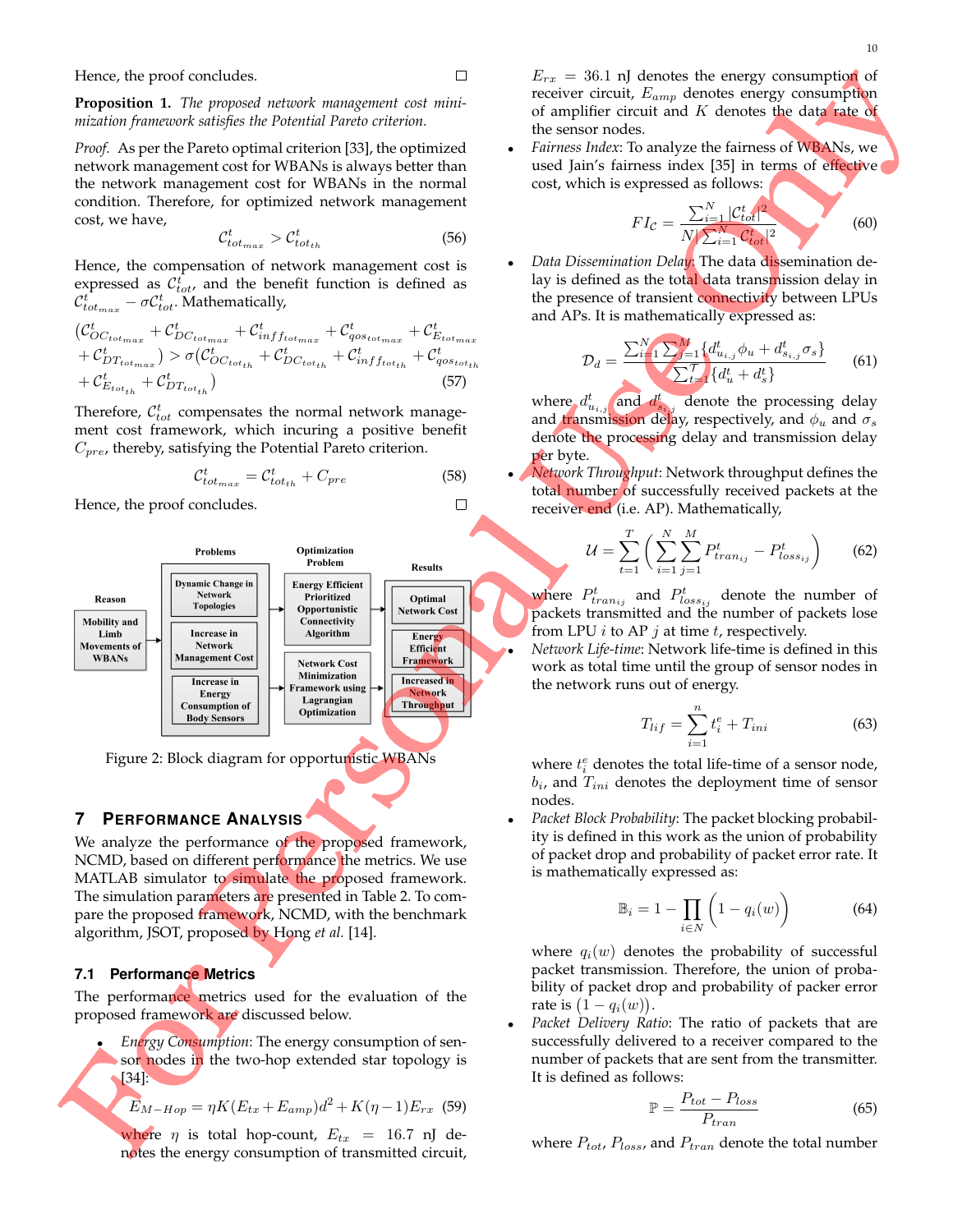

Figure 3: Analysis of energy consumption, data dissemination delay, and network throughput



Figure 4: Analysis of packet drop rate, fairness index, and network management cost

of packets generated from body sensor nodes, the number of packets lose, and the number of packets transmitted from body sensor nodes.

*Channel Utilization:* Channel utilization  $\mathcal{Y}_{ch}$  is defined as the ratio of the amount of channel utilized in unit time to the maximum channel bandwidth  $\mathcal{Y}_{ch}^{max}$  of the channel. It is expressed as:

$$
\mathcal{Y}_{ch} = \frac{\sum_{q=1}^{q_{max}} P \times p_q}{\mathcal{Y}_{ch}^{max}} \times 100\%
$$
 (66)

#### **7.2 Simulation Settings**

To evaluate the performance of the proposed framework — NCMD — we considered group-based mobility of WBANs [36]. Also, we consider the multi-hop topology for data transmission in WBANs, where each WBAN consists of 8 body sensor nodes, which are placed on the body surface, as was also done in the study reported in [37]. In the presence of poor link-quality and mobility of WBANs, some of links between the body sensor nodes and the LPUs get disconnected. Therefore, in our experiment, we considered the link-failure situation for WBANs, where the maximum link-failure situation is considered to be as  $A = 4$  and the minimum link-failure situation is considered to be as  $A = 1$ , where A denotes the number of link-failure between sensor nodes and LPUs ( $Max(A) = 8$ ) in the network. The cost function for network cost management is defined as  $f(\mathcal{C}_{tot}) = \mathcal{C}_{tot}^t(x_{b_i}^t)^2$ , where  $x_{b_i}^t$  defines data transmission rate of body sensor nodes.

#### Table 2: Simulation Parameters

| Parameter                               | Value              |
|-----------------------------------------|--------------------|
| Simulation area                         | $5 Km \times 5 Km$ |
| Number of WBANs                         | 300                |
| Number of Sensor Nodes in a WBAN        | 8                  |
| Number of APs                           | 10                 |
| Velocity of each WBAN                   | $1.5 \ m/s$        |
| Residual energy of each WBAN            | 0.5J               |
| Energy consumption of Tx-circuit        | 16.7 nJ            |
| Energy consumption of Rx-circuit        | 36.1 nJ            |
| Energy consumption of Amplifier-circuit | 1.97 nJ            |
| Residual energy of each WBAN            | 0.5J               |
| SINR threshold                          | 5-15 $dB$          |

#### **7.3 Results and Discussion**

#### *7.3.1 Analysis of Network Throughput*

Figure 3(a) shows the network throughput of WBANs in the presence of body movement in WBANs. Throughput is defined as the successful reception of transmitted packets from sensor nodes, which is defined in Equation (62). The proposed framework, NCMD, not only minimizes the network management cost, but also establishes opportunistic connectivity with APs in the presence of poor linkquality and body movements. Therefore, as WBANs are able to establish opportunistic connectivity with APs, the network throughput of WBANs increases. Hence, the proposed framework NCMD provides higher throughput than the existing framework — JSOT, which is the benchmark considered in this work, as explained in Section II.

## *7.3.2 Analysis of Energy Consumption*

Figure 3(b) depicts the energy consumption of sensor nodes for the proposed framework — NCMD. In the figure, we can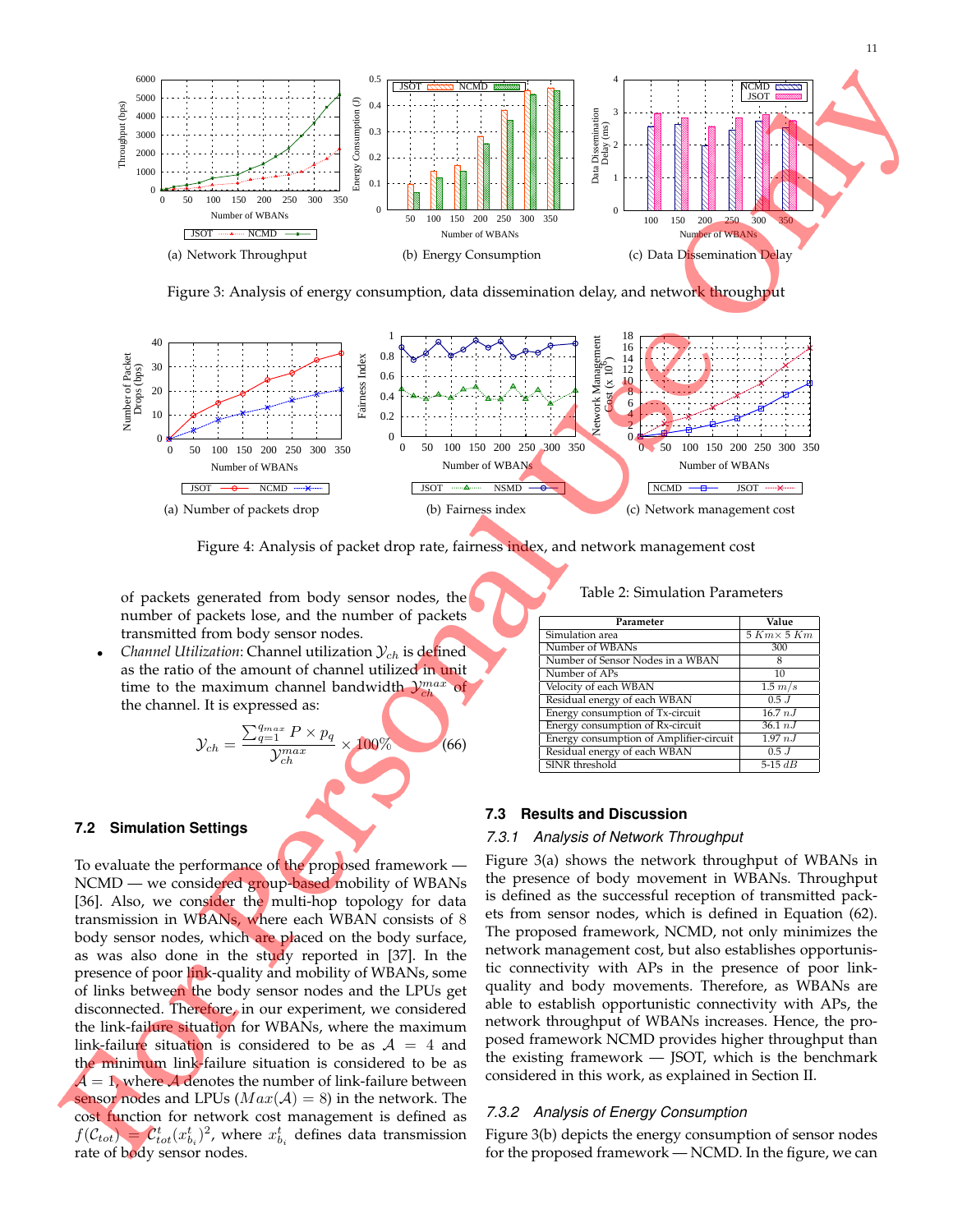12



Figure 6: Analysis of network management cost in the presence of 100, 200, and 300 WBANs

observe that with the increase in the number of WBANs, the energy consumption of sensors increases. In our proposed framework, WBANs optimally decrease the overall network management cost. Therefore, the sensor nodes consume less energy using NCMD than using JSOT. Also, we propose an energy-efficient prioritized opportunistic communication framework to minimize the energy consumption rate of sensor nodes in the presence of body movements and mobility of WBANs. Therefore, Figure 3(b) depicts that the energy consumption is lesser in NCDM than in JSOT.

## *7.3.3 Analysis of Data Dissemination Delay*

Figure 3(c) depicts the data dissemination delay of WBANs for opportunistic communication. From this figure, we can see that using the proposed framework, WBANs incur reduced data dissemination delay than using the existing framework. In NCDM, we proposed opportunistic connectivity to WBANs in the presence of poor link-quality and mobility of WBANs. Therefore, opportunistic connectivity minimizes the data dissemination delay by optimizing the dynamism in WBANs, using the opportunistic connectivity algorithm. Hence, using NCDM, WBANs can send their data as immediately as possible. Therefore, we observe that the proposed framework, NCMD, outperforms JSOT in terms of data dissemination delay.

## *7.3.4 Analysis of Fairness Index*

Figure 4(b) shows the measured fairness among WBANs for opportunistic communication. Due to interference and dynamic changes in the on-body typologies, the network management cost of WBANs increases significantly. Therefore, to provide fairness among WBANs, the optimization of network management cost is very important to increase the overall network performance. The fairness among WBANs is measured using Equation (60). However, the fairness among WBANs is improved using the proposed network management framework, NCMD, than using JSOT, as the former guarantees improved fairness among WBANs by optimizing the network management cost.

## *7.3.5 Analysis of Packet Drop*

Figure 4(a) shows the total number of packets dropped in WBANs in opportunistic communication. In the presence of irregular body movements, large number of packets are dropped periodically from LPUs. However, the proposed framework, NCMD, significantly minimizes the number of packets dropped in the network, as the framework uses opportunistic connectivity establishment to minimize the packet drop rate. Therefore, the proposed framework, NCDM, outperforms the existing framework, JSOT, in terms of the packet drop rate.

## *7.3.6 Analysis of Packet Delivery Ratio*

Figure 5(a) shows the packet delivery ratio of WBANs for both the frameworks — NCMD and JSOT. Packet delivery ratio is defined as the number of successfully received packets at the AP, and the ratio between the total number of packets transmitted from the LPU. In the proposed framework, in the presence of dynamic topological changes, WBANs manage the network management cost, which significantly increases the packet delivery ratio. In the other frameworks, WBANs are inefficient in withstanding the dynamic topological disconnections and interference from coexisting WBANs, which increases the packet delivery ratio.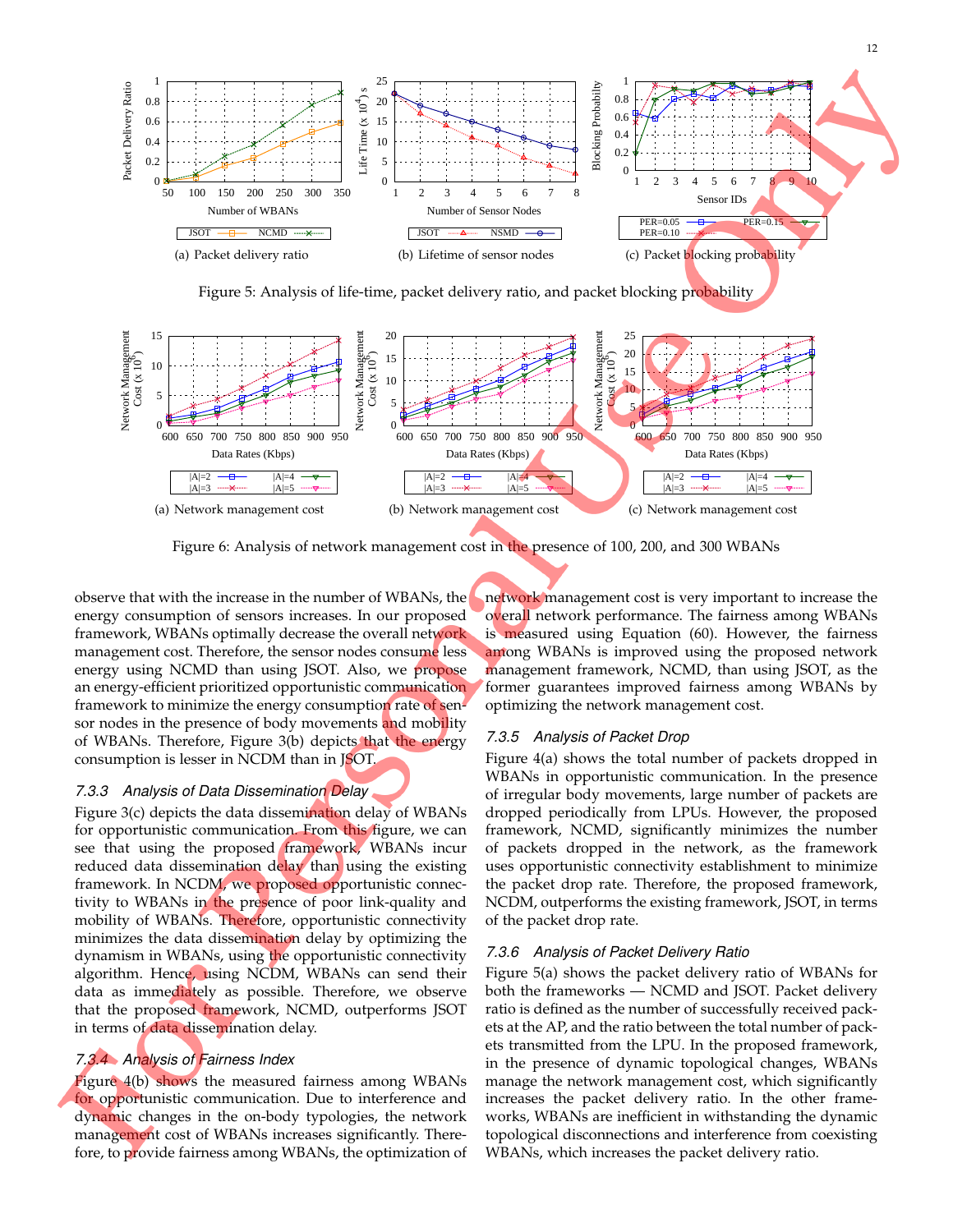

Figure 7: Analysis of QoS, fault tolerance, and channel utilization

## *7.3.7 Analysis of Network Management Cost*

Figure 6 shows the network management cost for opportunistic communication with varying number of WBANs. The network management cost is analyzed for different link-failure situations. From Figure 6(a), we observe the the network management cost for 100 WBANs in different link-failure situations. When  $A = 4$ , the network management cost is higher than in the case of other link-failure situations. Also, we analyze the network management cost for 200 and 300 WBANs, as shown in Figures 6(b) and 6(c). In Figures 6(a), 6(b), and 6(c), we observe that the network management cost increases with the increase in the number of WBANs in different link-failure situations. Also, our proposed framework, NCMD, minimizes the network shown in Figure 4(c).

## *7.3.8 Analysis of Channel Utilization*

Figure 7(c) shows figures of channel utilization in WBANs for different link-failure situations  $- A = 4, A =$  $A = 2$ , and  $A = 1$ . Using the proposed framework, NCDM, the channel utilization is lesser when  $A = 1$ , than the other link-failure situations. Therefore, improvement in the channel utilization increases the packet reception reception rate of sensor nodes, which inherently increases the network throughput and QoS of each WBAN.

## *7.3.9 Analysis of Lifetime*

Figure 5(b) shows the network lifetime of the proposed framework. Network lifetime is defined as the time duration for which the total remaining energy of the network is above zero, i.e., the time duration for which the network remains alive. Figure  $5(b)$  shows that the lifetime of sensor node is more using, NCDM, than using existing framework, JSOT. The increase in the lifetime of the sensor nodes also increases the fault tolerant property and also the QoS assurance rate of the proposed framework.

# *7.3.10 Analysis of Packet Blocking Probability*

Figure  $5(d)$  shows the packet blocking probability in WBANs Packet blocking probability defines the probability of blocking of packets in the presence of dynamic changes in body movements. Using the proposed framework – NCDM, the packet block probability is lesser in  $A = 1$ , than the other link-failure situations —  $A = 4$ ,  $A = 3$ , and  $A = 2$ , as the occurrence of failure link-qualities is more in this case.

Figure  $7(a)$  depicts the  $\cos$  requirements of sensor nodes for opportunistic connectivity. From the figure, we observe the QoS assurance rate of sensor nodes for different linkfailure situations  $-\mathcal{A} = 1$ ,  $\mathcal{A} = 2$ ,  $\mathcal{A} = 3$ , and  $\mathcal{A} = 4$ . The figure shows that the QoS assurance rate to WBANs for link-failures situation  $A = 4$  is lesser than when  $A = 3, 2, 1$ , as for the  $A = 4$  situation, the poor link-quality between the sensor nodes and LPUs is 4. Therefore, using the proposed framework NCMD, it is possible to provide QoS to WBANs **in** link-failure situations.

# *7.3.12 Analysis of Fault Tolerance*

*7.3.11 Analysis of QoS*

management cost over the considered benchmark, JSOT, as **NBANs** for different link-failure situations. Fault tolerance Figure 7(b) shows a comparative study of fault tolerance in is one of the major concerns in WBANs due to the periodic change in the connectivity between sensor nodes and LPUs. Therefore, to decrease the fault tolerance rate in WBANs, we propose an opportunistic connectivity algorithm to optimize the fault tolerance rate to WBANs in link-failure situations. Using the proposed framework, NCDM, the fault tolerance rate is lesser when  $A = 1$ , than when  $A = 4$ ,  $A = 3$ , and  $\mathcal{A}=2.$ 

# **8 CONCLUSION**

Body movements and mobility of WBANs periodically affect the on-body network topology significantly. Due to the periodic change in the on-body topology of body sensor nodes, the nodes get disconnected from the LPU, which inherently increases the topology management, data transmission, mobility management, and the QoS management costs. Therefore, to manage the increased network management cost, we proposed a network management cost minimization framework for opportunistic WBANs. Consequently, in the presence of dynamic postural disconnections, the linkquality of intra-BAN and inter-BAN communication units decreases, which, in turn, affects the network management cost and the life-time of the sensor nodes. Therefore, we proposed a joint energy-efficient and distributed network management cost minimization framework for dynamic connectivity and data dissemination in opportunistic WBANs.

In the future, we propose to model a pricing mechanism for opportunistic data dissemination in WBANs. Additionally, we propose to analyze the performance of the proposed framework in a real-life scenario.